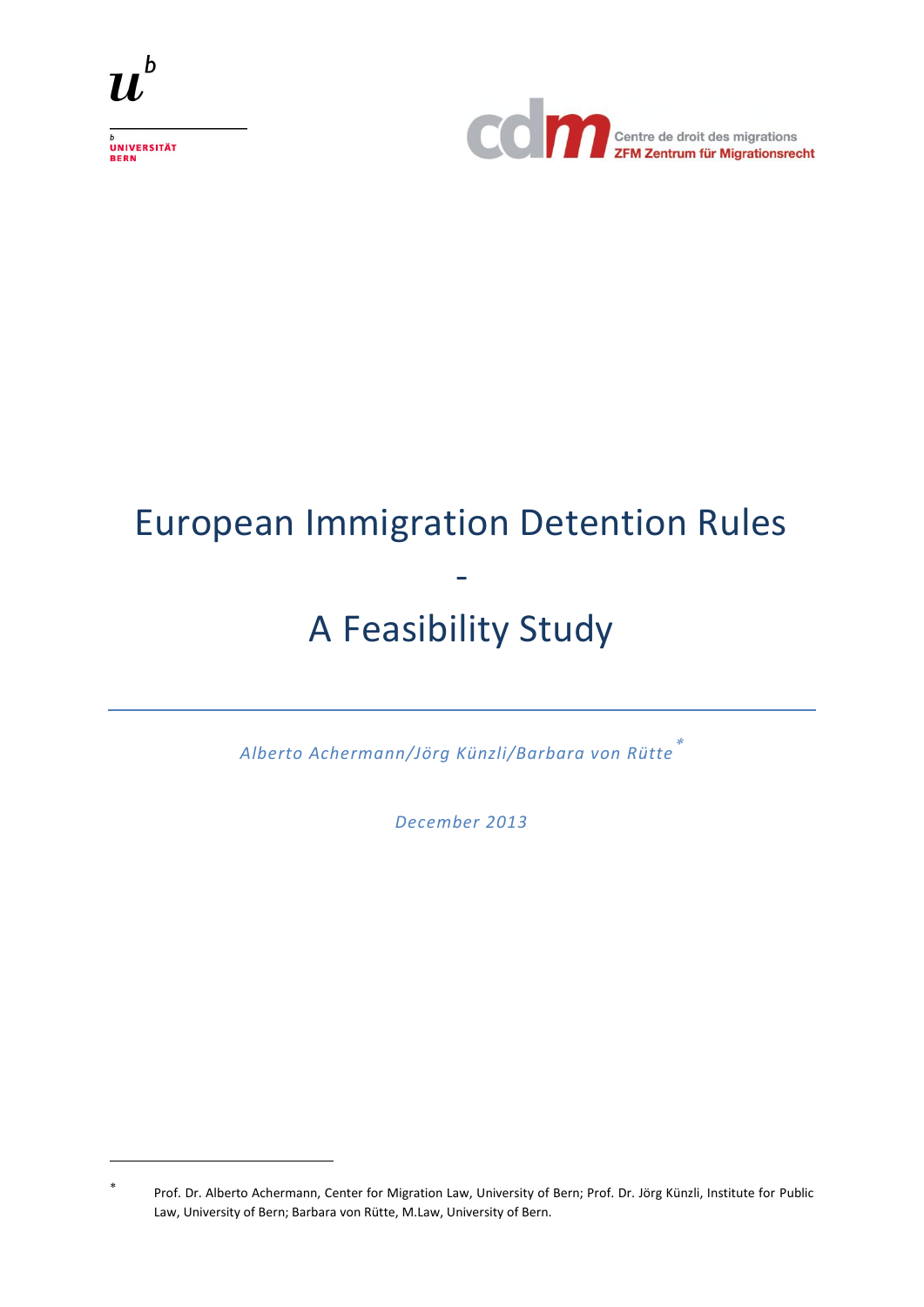# **Table of Contents**

| I.   |        |                                                                                          |  |  |  |
|------|--------|------------------------------------------------------------------------------------------|--|--|--|
| ΙΙ.  |        |                                                                                          |  |  |  |
| III. |        |                                                                                          |  |  |  |
| 1.   |        |                                                                                          |  |  |  |
|      | 1.1.   |                                                                                          |  |  |  |
|      | 1.1.1. |                                                                                          |  |  |  |
|      | 1.1.2. |                                                                                          |  |  |  |
|      | 1.2.   |                                                                                          |  |  |  |
|      | 1.2.1. |                                                                                          |  |  |  |
|      | 1.2.2. |                                                                                          |  |  |  |
|      | 1.2.3. |                                                                                          |  |  |  |
| 2.   |        |                                                                                          |  |  |  |
|      | 2.1.   |                                                                                          |  |  |  |
|      | 2.2.   |                                                                                          |  |  |  |
|      | 2.3.   |                                                                                          |  |  |  |
|      | 2.4.   |                                                                                          |  |  |  |
|      | 2.5.   | Contact with the Outside World and Freedom of Movement within the Detention Facility  14 |  |  |  |
|      | 2.6.   |                                                                                          |  |  |  |
|      | 2.7.   |                                                                                          |  |  |  |
|      | 2.8.   |                                                                                          |  |  |  |
| IV.  |        |                                                                                          |  |  |  |
| 1.   |        |                                                                                          |  |  |  |
| 2.   |        |                                                                                          |  |  |  |
| 3.   |        |                                                                                          |  |  |  |
| V.   |        |                                                                                          |  |  |  |
| VI.  |        |                                                                                          |  |  |  |
| 1.   |        |                                                                                          |  |  |  |
| 2.   |        |                                                                                          |  |  |  |
| 3.   |        |                                                                                          |  |  |  |
| 4.   |        |                                                                                          |  |  |  |
| 5.   |        |                                                                                          |  |  |  |
| 6.   |        |                                                                                          |  |  |  |
| 7.   |        |                                                                                          |  |  |  |
| 8.   |        |                                                                                          |  |  |  |
|      |        |                                                                                          |  |  |  |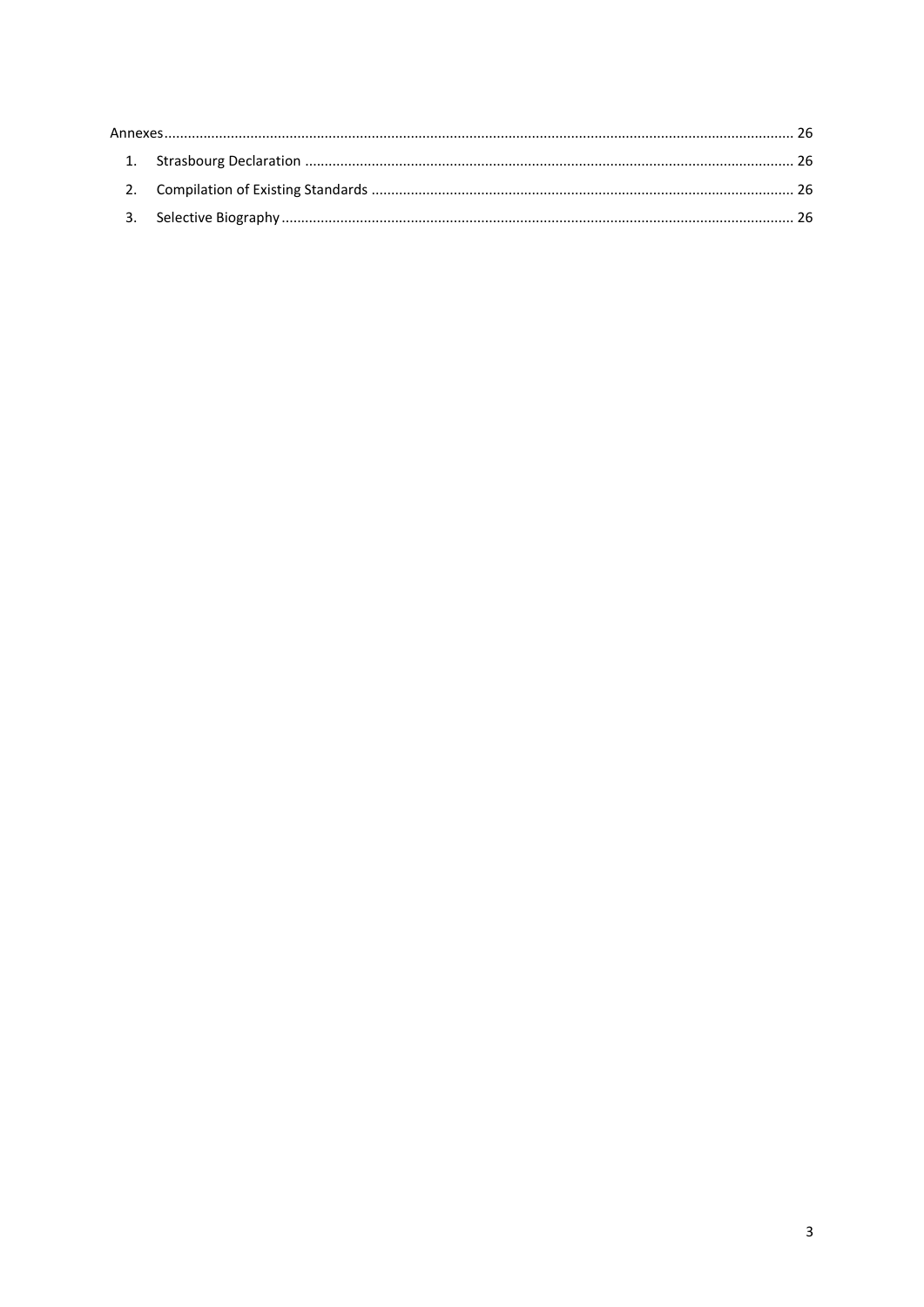# **I. Introduction<sup>1</sup>**

The "Framework for Council of Europe Work on Migration Issues for the years 2011-2013"<sup>2</sup> proposes different areas of work, *inter alia* on the human rights dimension of asylum and irregular migration. The Framework (para. 18) foresees that at a later stage "the Council of Europe could start work on a Recommendation by the Committee of Ministers codifying ECtHRs case-law and CPT's standards, as well as Member States' practice concerning the detention of irregular migrants (…)". Appendix II of the Framework containing the areas of possible activities in the field of migration for 2012-2013 states *inter alia* that "with regard to the detention of migrants, the Council of Europe concentrates on two principal aspects: Legality of detention and detention conditions". (…) The Committee of Ministers' Twenty Guidelines on Forced Return' offers member States guidelines on detention conditions, including specific provisions for children and families, length of detention, as well as on the conditions under which the detention can be ordered. The Parliamentary Assembly of the Council of Europe has repeatedly raised concerns related to detention of irregular migrants and asylumseekers in its recommendations" (...) (para. 28). Finally the Framework proposes that at "a later stage, the CM may be invited to consider the advisability and feasibility of developing, as from 2013, specific standards on detention of irregular migrants based on the extensive analysis of the case-law of the ECtHR and CPT standards and the practice of Member States (European Rules for the detention and other measures restricting the right to liberty of aliens). Such rules will facilitate the tasks of member States as well as mutual trust and co-operation in matters of irregular migration and return" (para. 29).

Based on this framework, the authors were mandated by the Council of Europe (CoE) to elaborate a feasibility study on European Immigration Detention Rules. The study aims to discuss the necessity for Common European Immigration Detention Standards by compiling the already existing standard applicable to immigration detention, thereby analysing in particular the case law of the European Court of Human Rights (ECtHR), CPT- and other CoE - Standards and the relevant legislation on EUlevel (para. III). The study then shows the shortcomings of the existing standards and the necessity of a set of common European immigration standards, pointing to the legal challenges in drafting such rules (paras. IV. - VI.).

The rules should deal with the issue of "Immigration Detention": This notion is used in the following with respect to all forms of deprivation of liberty of persons who are not detained on the basis of a penal conviction, but based on an administrative decision either to prevent unauthorized entry into the territory of a foreign state or with a view to safeguarding an expulsion or deportation order against a person who has to leave a state, be it after her residence permit has expired, his application for asylum was rejected or after he or she has been found to be staying in a state illegally. Today, probably all member states of the Council of Europe know such forms of deprivation of liberty for foreign nationals, whereas the length of detention, the detention facilities as well as the frequency of application of such forms of detention vary significantly between different states.<sup>3</sup> For some states immigration detention might be a relatively new instrument. This is also reflected by the various

<span id="page-3-0"></span><sup>1</sup> The authors of this study would like to thank Lucas Ritter, University of Munich, for his valuable compilation on existing standards on immigration detention.

<sup>2</sup> SG/Inf(2011)10 rev.

<sup>3</sup> Parliamentary Assembly, Resolution 1707 (2010), Detention of asylum seekers and irregular migrants in Europe, adopted on 28 October 2010; Elspeth Guild, Briefing Paper for the European Parliament, Directorate General Internal Policies, A typology of different types of centres in Europe. DG Internal Policies of the Union, Citizens Rights and Constitutional Affairs, 2006.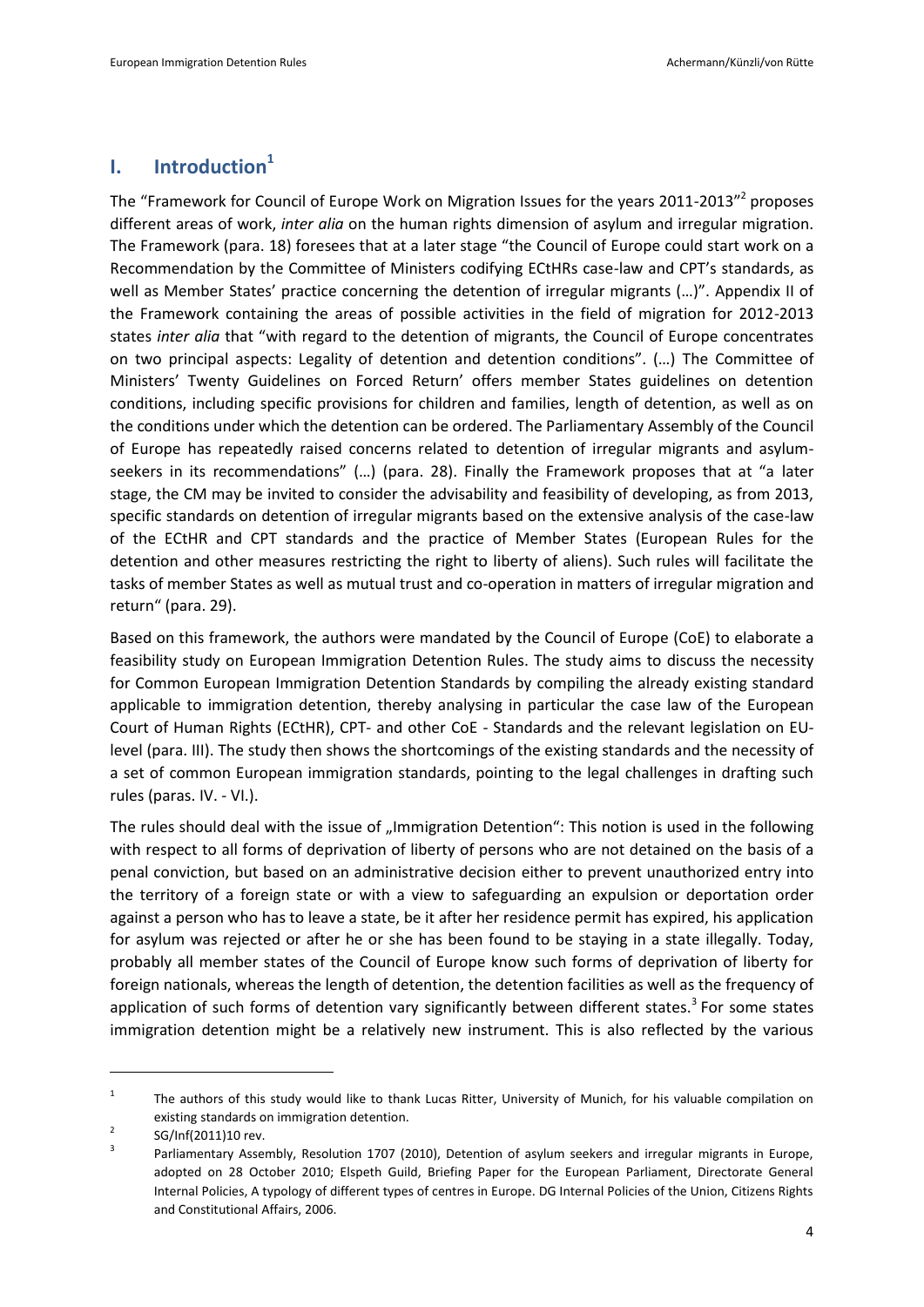<span id="page-4-1"></span>uncertainties in the application of immigration detention measures<sup>4</sup>: what length of detention is acceptable for immigration detention? Which detention facilities are human rights conform, considering that there is only little established case law on this relatively new form of detention? How can the fact be adequately reflected that the persons detained are neither convicted nor suspected of having committed a criminal offence and that the measures can in particular also concern minors, women, families, elderly people or other particularly vulnerable persons? Are there particular aspects that have to be taken into consideration when monitoring immigration detention facilities?

Even if the proposal to draft standards in the area of immigration detention mainly concerns the *conditions of detention*, questions of permissible *grounds for detention* and *procedural aspects* cannot be clearly distinguished with the consequence that they would have to be taken into consideration in a discussion of today's applicable standards.

# <span id="page-4-2"></span>**II. Applicability of the European Prison Rules?**

<span id="page-4-0"></span>The Council of Europe member States know a comprehensive set of guarantees for persons detained within the penal system. The *European Prison Rules (EPR)*, revised by the Committee of Ministers on 11 January 2006, establish minimum standards for the treatment of prisoners.<sup>5</sup> Built on the European Convention on Human Rights (ECHR) and especially the right to liberty, they serve as a reference document for member States, even though they do not directly bind them.<sup>6</sup> The EPR recall that a deprivation of liberty shall only be used as a measure of last resort and that prison conditions may not infringe the human dignity of those detained. Persons deprived of their liberty retain all rights that are not lawfully taken away by the decision sentencing them or remanding them in custody.<sup>7</sup> Restrictions placed on persons deprived of their liberty shall be the minimum necessary and proportionate to the legitimate objective for which they are imposed.<sup>8</sup> Beyond basic principles the EPR enshrine substantive guarantees regarding the conditions of imprisonment, health standards for prisoners, measures of good order within the detention facilities, management and staff, inspection and monitoring and the treatment of untried prisoners.

<span id="page-4-3"></span>According to Rule 10.1, the EPR apply to persons who have been remanded in custody by a judicial authority or who have been deprived of their liberty following conviction.<sup>9</sup> Detainees other than remand prisoners or sentenced offenders, such as persons detained in an immigration context, do in principle fall under the scope of the EPR and are to be treated as prisoners in terms of these rules, if they are detained in prisons by virtue of provisions in national law.<sup>10</sup> This view is shared by the Parliamentary Assembly of the Council of Europe and the European Committee for the Prevention of Torture (CPT), which have pointed out, that the EPR only apply to persons who are detained in

<sup>4</sup> See e.g. Ian Bryan and Peter Langford, The Lawful Detention of Unauthorised Aliens under the European System for the Protection of Human Right, Nordic Journal of International Law 80 (2011) 193-218; Galina Cornelisse, Immigration Detention and Human Rights, Rethinking Territorial Sovereignty, Leiden 2010; Helen O'Nions, No Right to Liberty: The Detention of Asylum Seekers for Administrative Convenience, EJML 10 (2008) 149-185; Daniel Wilsher, Immigration Detention, Law, History and Politics, Cambridge 2012.

<sup>5</sup> Council of Europe, Committee of Ministers, European Prison Rules, Appendix to Recommendation Rec(2006)2, 11 January 2006.

<sup>6</sup> Jim Murdoch, The treatment of prisoners, European standards, Strasbourg 2006, p. 34.

<sup>7</sup> European Prison Rules ([n 5\)](#page-4-0), Rule 2.

<sup>8</sup> European Prison Rules ([n 5\)](#page-4-0), Rule 3.

<sup>9</sup> European Prison Rules ([n 5\)](#page-4-0), Rule 10.1.

<sup>10</sup> European Prison Rules, Commentary on Recommendation Rec(2006)2 of the Committee of Ministers to member States on the European Prison Rules, Strasbourg 2006, p. 43.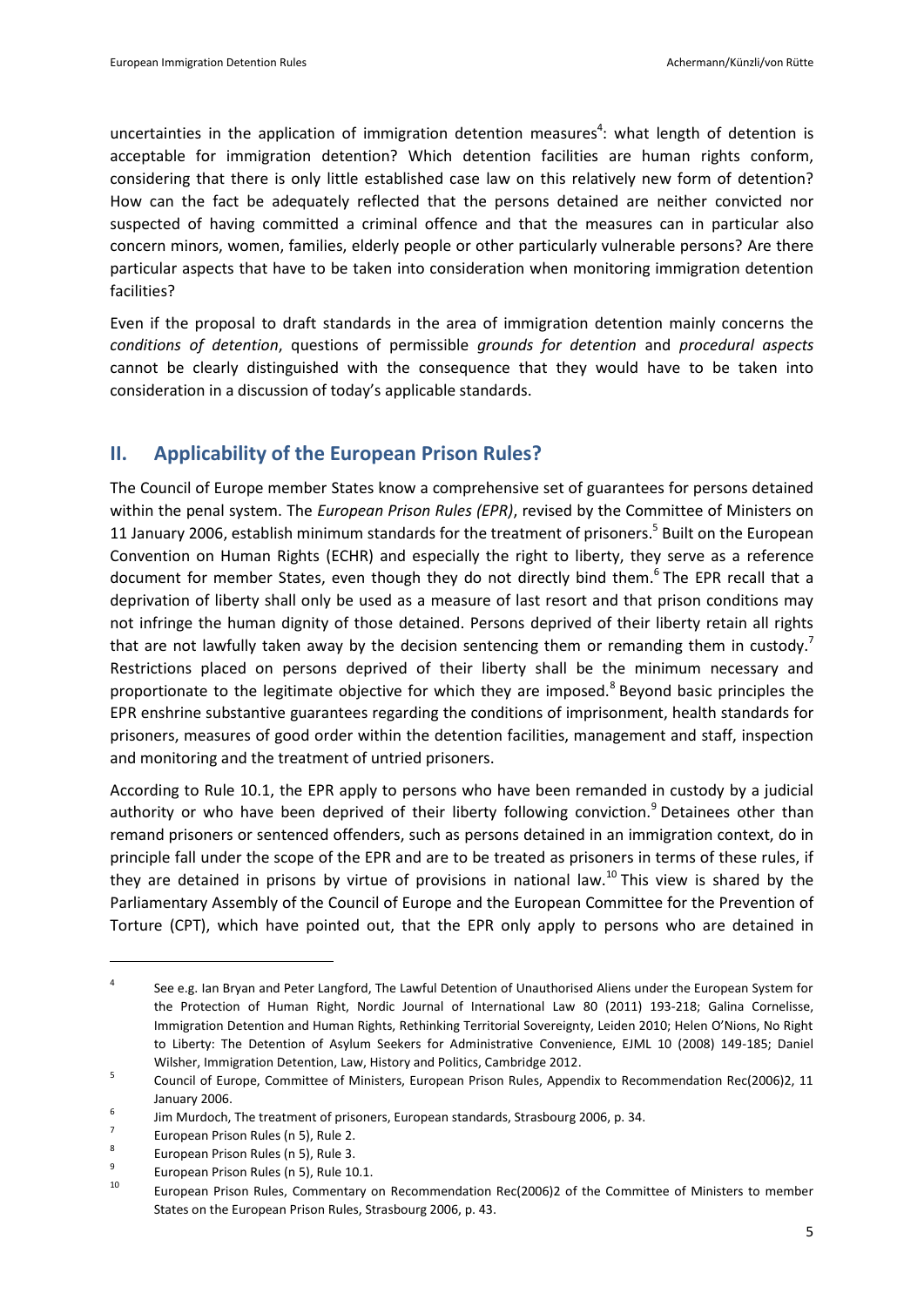<span id="page-5-0"></span>prisons for criminals.<sup>11</sup> I.e., persons in detention centers for irregular migrants and asylum seekers do not fall under the scope of the EPR.<sup>12</sup> Though irregular migrants or asylum seekers might be detained in prisons in practice, it is clear that they should in principle not be held in prisons together with ordinary prisoners.<sup>13</sup>

Even in situations of immigration detainees being held in a prison setting, the EPR do only partly provide adequate solutions, as they do no focus on the specific situation and vulnerabilities of immigration detainees: $^{14}$  I.e., whereas some of the EPR rules might be applied by analogy<sup>15</sup>, others are not relevant for the immigration context at all<sup>16</sup>. Additionally, the rules do not address the specific needs and situations of immigration detainees, such as issues related to the preparation and execution of deportation procedures. Therefore, the EPR can only indirectly provide some guidance for the detention of immigrants and asylum seekers but are not sufficient as standards in the field of immigration detention.

## <span id="page-5-1"></span>**III. Existing Standards**

The universal and regional human rights system knows a number of guarantees that protect the rights of persons in detention. The right to liberty is a well-established principle of human rights and international law.<sup>17</sup> It can not only be found in almost all national human rights catalogues, but also in various international treaties, namely in Article 5 ECHR or in Articles 9 and 10 of the International Covenant on Civil and Political Rights (ICCPR).<sup>18</sup> It protects from arbitrary deprivation of liberty and reflects basic principles with regard to the treatment and the rights – including procedural rights – of persons lawfully detained. Apart from the right to liberty, also the prohibition of torture and inhuman or degrading treatment or punishment stipulates certain guarantees for persons in detention, namely with regard to material conditions of detention. Equally, the right to private and family life sets certain standards with respect to conditions of detention. Finally, also fundamental procedural guarantees are internationally recognized. Those fundamental rights are enshrined in a number of binding and non-binding instruments and in interpretive instruments including comments, recommendations standards, guidelines or principles, as well as in case law both on regional as well as international level. Taken together, the guarantees reflected in those instruments build a set of standards determining the conditions of immigration detention.

<sup>&</sup>lt;sup>11</sup> Parliamentary Assembly Recommendation 1900 (2010), The detention of asylum seekers and irregular migrants, 11 January 2010, para. 5.1; European Committee for the Prevention of Torture CPT, CPT Standards: Substantive sections of the CPT's General Reports, CPT/Inf/E (2002) 1 – Rev. 2011, December 2011, Chapter IV on Immigration Detention, 19<sup>th</sup> General Report, para. 78.

 $12$  Recommendation 1900 (2010) (n [11\)](#page-5-0), para. 5.1.

<sup>&</sup>lt;sup>13</sup> CPT Standards ([n 11\)](#page-5-0),  $19^{th}$  General Report, para. 78; see also below[, III](#page-5-1)[.2.](#page-9-0)

Apart from Rule 37 EPR, which concerns foreign prisoners and their right to receive diplomatic or consular protection.

<sup>15</sup> Such as namely the basic principles and generally the guarantees regarding conditions of imprisonment.

<sup>16</sup> This concerns namely Part VII and VIII of the EPR but also e.g. Rule 17.1 or Rule 33.3, which cannot be applied directly to immigration detention.

<sup>&</sup>lt;sup>17</sup> Cornelisse ([n 4\)](#page-4-1), p. 250.

The ECHR is binding upon all member States of the Council of Europe. Equally, all Council of Europe member States have ratified the ICCPR, the Convention on the Elimination of All Forms of Discrimination against Women (CEDAW), the Convention on the Rights of the Child (CRC) and the Convention against Torture (CAT).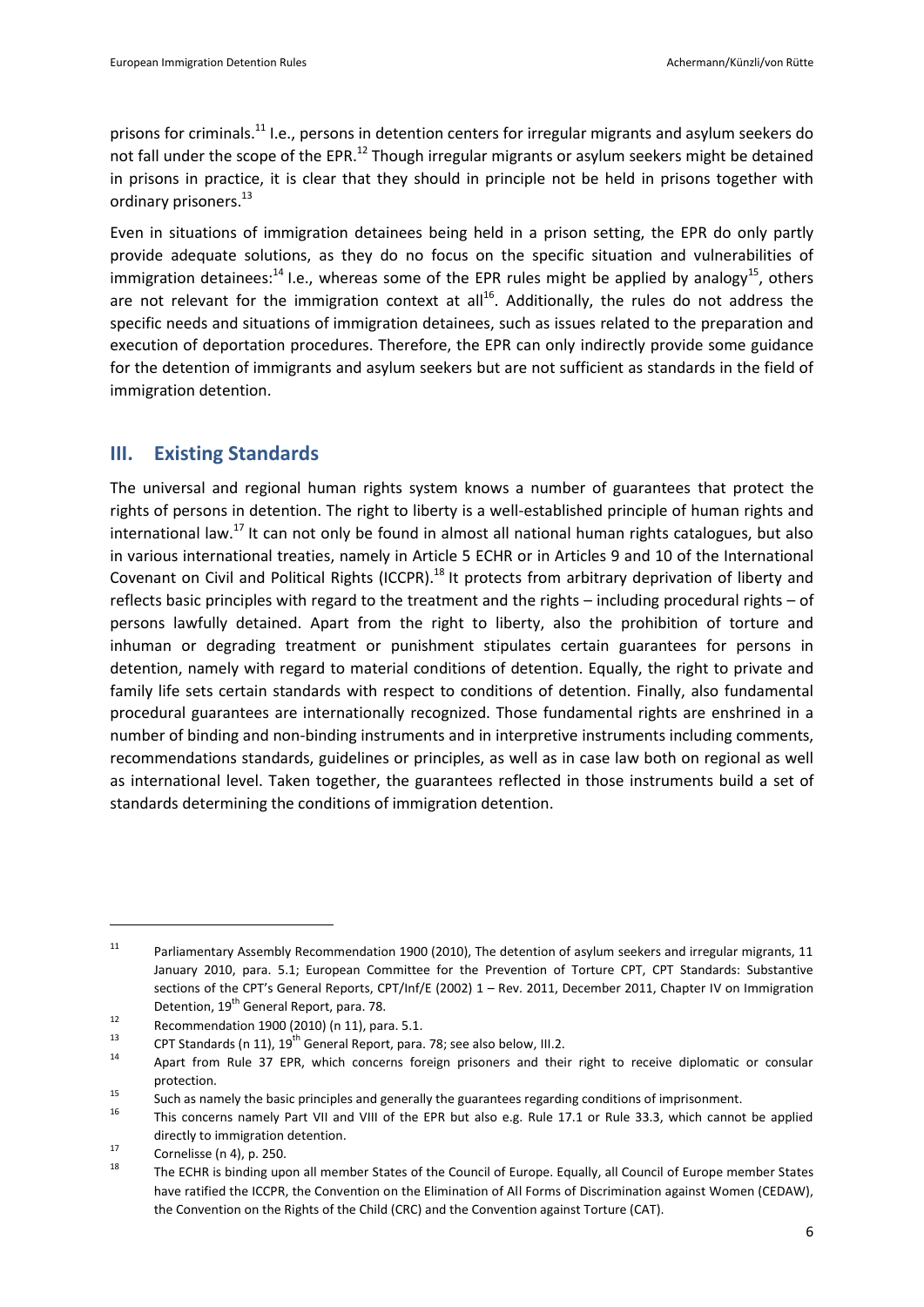## **1. Sources of Existing Specific Standards**

#### **1.1. European Level**

#### *1.1.1. Council of Europe*

<span id="page-6-0"></span>Within the Framework of the Council of Europe, the *Committee of Ministers* has adopted a number of instruments that establish standards regarding the situation and the rights of migrants in detention – both after the (unauthorized) entry into a State and in the context of a removal. In *Recommendation Rec(2003)5* on measures of detention of asylum seekers, the Committee of Ministers recommends member States to only detain asylum seekers in certain circumstances and to implement measures of detention in a humane manner and with respect to the dignity of the person concerned and the relevant international norms and standards.<sup>19</sup> The *Twenty Guidelines on Forced Return*, adopted by the Committee in 2005, concern irregular immigrants confronted with a removal order.<sup>20</sup> The Guidelines establish a code of good conduct for expulsion procedures.<sup>21</sup> Even though the Guidelines are not binding, they represent the existing obligations of States with regard to expulsion matters.<sup>22</sup> They recall that such detention may only be ordered in accordance with a procedure prescribed by law and if compliance with the removal order cannot be ensured as effectively by any other non-custodial measures.<sup>23</sup> If persons are detained, then certain conditions of detention need to be fulfilled in order for the detention to be compatible with Council of Europe standards.<sup>24</sup> The European Prison Rules, also adopted by the Committee of Ministers, have already been discussed above. $25$ 

<span id="page-6-1"></span>The Council of Europe's *Parliamentary Assembly* has also expressed itself on the issue of immigration detention and the conditions to be respected in case of such detention. In *Recommendation 1547 (2002)* on expulsion procedures the Parliamentary Assembly recommended a number of measures with regard to detention prior to expulsion.<sup>26</sup> Detention prior to expulsion should be limited to the time strictly necessary, it should not take place in a prison environment and certain conditions of detention should be respected.<sup>27</sup> In *Recommendation 1900 (2010)* on the detention of asylum seekers and irregular migrants in Europe the Assembly calls upon the Committee of Ministers to prepare European rules on minimum standards of conditions of detention of irregular migrants and asylum seekers complementing the European Prison Rules.<sup>28</sup> On the same day the Assembly also adopted *15 European Rules Governing Minimum Standards of Conditions in Detention Centres for* 

<span id="page-6-2"></span><sup>19</sup> Council of Europe, Committee of Ministers, Recommendation Rec(2003)5 on measures of detention of asylum seekers, 16 April 2003.

<sup>&</sup>lt;sup>20</sup> Council of Europe, Committee of Ministers, Twenty Guidelines on Forced Return, CM(2005)40 final, 9 May 2005.

<sup>21</sup> Council of Europe Ad hoc Committee of Experts on the Legal Aspects of Territorial Asylum, Refugees and Stateless Persons (CAHAR), Comments on the Twenty Guidelines on Forced Return, 925 Meeting, 4 May 2005, CM(2005)40 Addendum final, 20 May 2005, Introduction.

<sup>&</sup>lt;sup>22</sup> Twenty Guidelines on Forced Return, p. 2, para. 2 let. a; Comments on the Twenty Guidelines on Forced Return, Introduction.

<sup>23</sup> Twenty Guidelines on Forced Return (n [20\)](#page-6-0), Guideline 6.

<sup>&</sup>lt;sup>24</sup> Twenty Guidelines on Forced Return (n [20\)](#page-6-0), Guidelines 9 ff.

 $\frac{25}{26}$  Cf. abov[e II.](#page-4-2)

<sup>26</sup> Recommendation 1547 (2002) on expulsion procedures in conformity with human rights and enforced with respect for safety and dignity of 22 January 2002.

<sup>&</sup>lt;sup>27</sup> Recommendation 1547 (2002) (n [26\)](#page-6-1), para. 13.

Recommendation 1900 (2010) (n [11\)](#page-5-0). The Committee of Ministers, however, held in its reply to Recommendation 1900 (2010) that it will not give instructions to prepare such rules or a recommendation on the issue, as there are already the Twenty Guidelines on Forced Return as well as the Committee of Ministers' "Guidelines on human rights protection in the context of accelerated asylum procedures" which provide sufficient safeguards for the rights of irregular migrants or asylum seekers in detention (Doc. 12416 of 15 October 2010).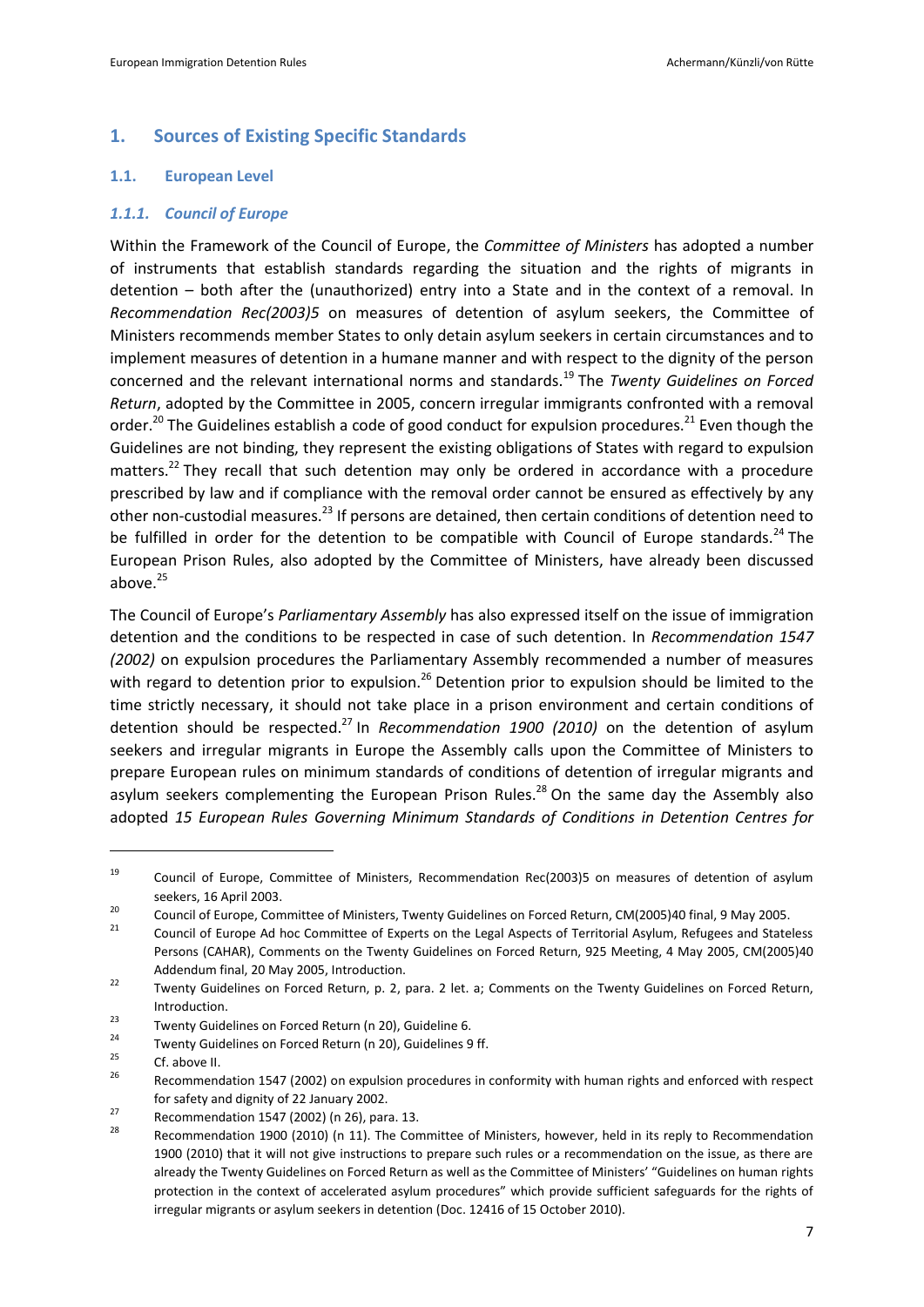<span id="page-7-1"></span>*Migrants and Asylum Seekers* that establish 15 principles on the basic premise that the persons deprived of their liberty shall be treated with dignity and respect for their rights.<sup>29</sup>

Also within the system of the Council of Europe, *the European Committee for the Prevention of Torture (CPT)* has regularly issued positions on the detention of immigrants. The *CPT Standards of Detention* collect the findings of the CPT with regard to detention conditions.<sup>30</sup> The Standards aim at indicating the national authorities the way in which persons deprived of their liberty ought to be treated.<sup>31</sup>

Finally, the *European Court of Human Rights* has developed a case law on immigration detention.<sup>32</sup> The Court examines immigration detention mainly under Article 5 § 1 let. f ECHR. According to this guarantee the lawful arrest or detention of a person to prevent an unauthorized entry into the country or the detention of a person against whom action is being taken with a view to deportation or extradition does not violate the Convention. Furthermore, detention of immigrants prior to their admittance to a member State or in order to safeguard deportation of an immigrant, can also be relevant under other articles of the Convention, namely Article 3, especially with regard to conditions of detention, Article 8 with regard to private and family life of detainees, Article 5 § 4 and Article 13 with regard to the judicial review of the detention and the right to an effective remedy. So far, the ECtHR has granted the member States a wide margin of appreciation when it comes to the detention of immigrants.<sup>33</sup> Nevertheless, it has set up certain standards with regards to conditions of detention that have to be fulfilled.

## <span id="page-7-0"></span>*1.1.2. European Union*

On *European Union* level a number of legislative acts govern the detention of third-country nationals by EU member States. Directive 2003/9/EC on minimum standards for the reception of asylum seekers (Reception Conditions Directive)<sup>34</sup> as well as Directive 2005/85/EC on minimum standards on procedures for granting and withdrawing refugee status (Asylum Procedures Directive)<sup>35</sup> did foresee that member States could detain asylum seekers if it proves necessary.<sup>36</sup> With *Directive 2008/115/EC on common standards and procedures in Member States for returning illegally staying third-country nationals (Returns Directive)* a number of provisions were introduced that rule on the detention of illegally staying third-country nationals for the purpose of removal.<sup>37</sup> Under the Returns Directive member States may detain third-country nationals in order to prepare the return or to carry out the removal if the detention proves to be proportionate to the aim pursued, that is, if the removal

<sup>&</sup>lt;sup>29</sup> 15 European Rules Governing Minimum Standards of Conditions in Detention Centres for Migrants and Asylum Seekers, Report Doc. 12105, 11 January 2010.

<sup>30</sup> CPT Standards ([n 11\)](#page-5-0), Chapter IV on Immigration Detention.

 $\frac{31}{32}$  CPT Standards ([n 11\)](#page-5-0), p. 5.

 $\frac{32}{33}$  Cornelisse ([n 4\)](#page-4-1), p. 277 ff.

<sup>33</sup> Other than the UN HRC the ECtHR, for example, does not subject immigration detention to a necessity test, see e.g*. Čonka v. Belgium*, Judgment of 5 February 2002, Appl. No. 51564/99, para. 38; *Chahal v. UK*, Judgment of 15 November 1996, Appl. No. 22414/92, para. 112; *Saadi v. UK*, Judgment of 29 January 2008, Appl. No. 13229/03, para. 44. See also Cornelisse ([n 4\)](#page-4-1), p. 277 ff.

 $34$  Council Directive 2003/9/EC of 27 January 2003 laying down minimum standards for the reception of asylum seekers, OJ L 31/18, 6 February 2003.

<sup>&</sup>lt;sup>35</sup> Council Directive 2005/85/EC of 1 December 2005 laying down minimum standards on procedures in Member States for granting and withdrawing refugee status, OJ L 326/13, 13 December 2005.

 $3^{36}$  Cornelisse ([n 4\)](#page-4-1), p. 269.

<sup>37</sup> Directive 2008/115/EC of the European Parliament and of the Council of 16 December 2008 on common standards and procedures in Member States for returning illegally staying third-country nationals, OJ L 348/98, 24 December 2008.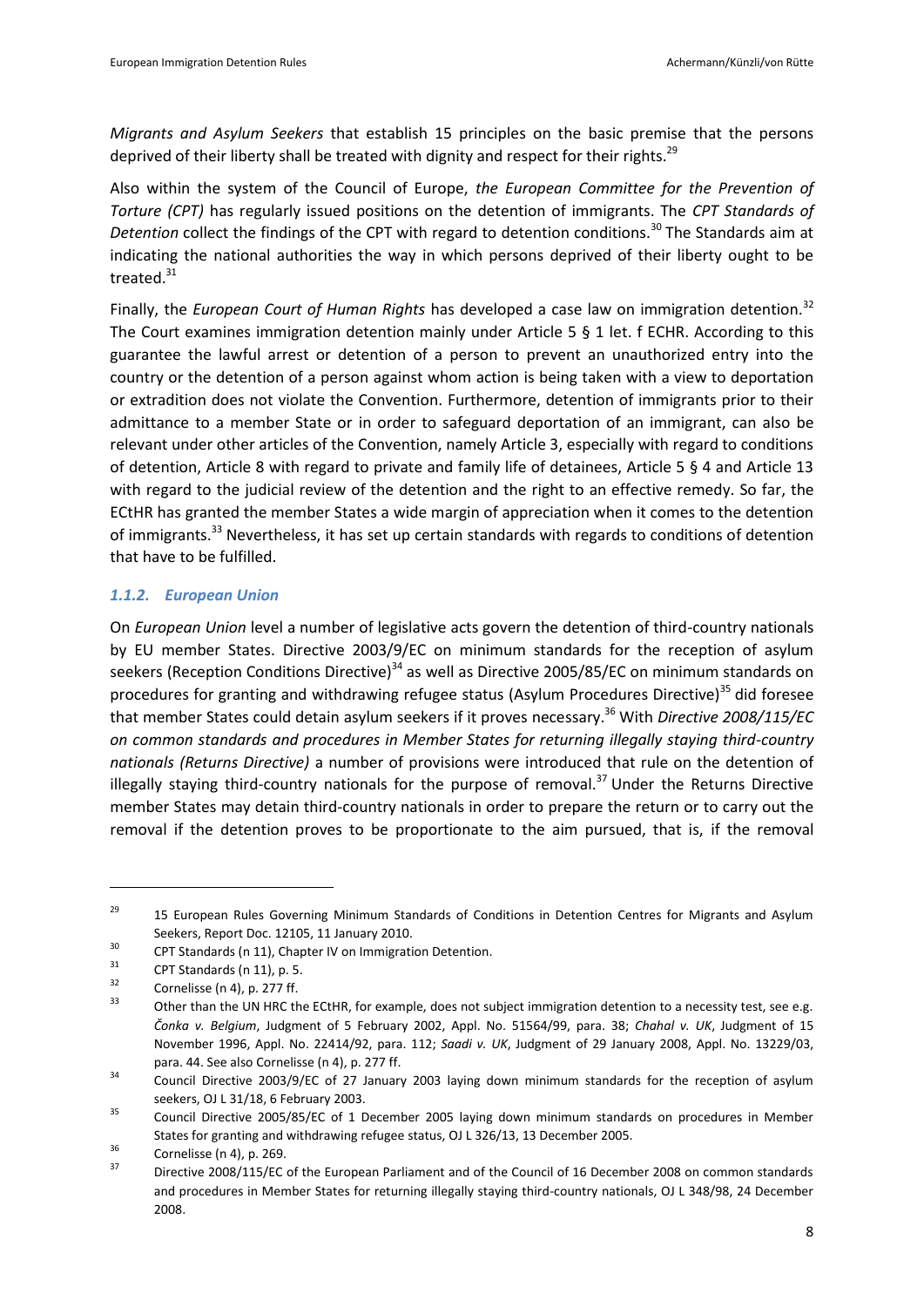cannot be implemented by less coercive means.<sup>38</sup> If third-country nationals are detained with a view to removal, the conditions of detention have to fulfill the standards according to the Directive.<sup>39</sup> In the course of the implementation of the Common European Asylum System, the existing instruments were revised.<sup>40</sup> The new *Reception Conditions Directive<sup>41</sup>* and the new *Asylum Procedures Directive<sup>42</sup>* allow member States only to detain asylum seekers for certain purposes, in so far as it is necessary and no less coercive measure is available. Under the *Dublin III Regulation* a person may not be detained for the sole reason that he is subject to a Dublin procedure.<sup>43</sup> The standards regarding material conditions of detention as imposed by the Reception Conditions Directive are also applicable to detention under the other instruments.

## **1.2. Universal Level**

## *1.2.1. UN Treaty Bodies*

On international level, standards can be derived from the international human rights treaties and the respective treaty bodies that monitor to those treaties. The *UN Human Rights Committee (HRC)* has held in its Draft General Comment No. 35 on Article 9 ICCPR that detention in the course of proceedings for the control of immigration is not per se arbitrary.<sup>44</sup> However, it needs to be justified as reasonable, necessary and proportionate in the light of the circumstances and reviewed regularly. The principles laid down in Draft General Comment No. 35 are also reflected in views by the HRC deciding upon individual communications.<sup>45</sup>

Standards regarding the accessibility of complaint mechanisms in detention facilities can also be found in General Comment No. 3 of the *UN Committee against Torture (CAT)*. <sup>46</sup> The *Subcommittee on Prevention of Torture (SPT)* established by the Optional Protocol to the Convention against Torture (OPCAT) does also visit immigration detention centers but has so far not (yet) developed standards governing immigration detention.

#### *1.2.2. UNHCR*

 $\overline{a}$ 

Equally on international level, the UNHCR has issued standards with respect to the detention of asylum seekers as well as other persons seeking international protection. The *UNHCR Detention* 

<sup>&</sup>lt;sup>38</sup> Directive 2008/115/EC Article 15; Cornelisse ([n 4\)](#page-4-1), p. 270.

 $^{39}$  Directive 2008/115/EC Article 16 f.

After the recast versions of the Directives under the Common European Asylum System were adopted by the European Parliament in June 2013 they entered into force in July 2013. The member States have to transpose the Directives into national legislation until mid 2015. The Dublin III Regulation entered into force on 19 July 2013 and is directly applicable. The Return Directive has so far not been revised.

<sup>41</sup> Directive 2013/33/EU of the European Parliament and of the Council of 26 June 2013 laying down standards for the reception of applicants for international protection, OJ L 180/96, 29.6.2013.

<sup>42</sup> Directive 2013/32/EU of the European Parliament and of the Council of 26 June 2013 on common procedures for granting and withdrawing international protection, OJ L 180/60, 29.6.2013.

<sup>43</sup> Regulation (EU) No 604/2013 of the European Parliament and of the Council of 26 June 2013 establishing the criteria and mechanisms for determining the Member State responsible for examining an application for international protection lodged in one of the Member States by a third-country national or a stateless person, OJ L 180/31, 29.6.2013.

<sup>44</sup> HRC, Draft General Comment No. 35 on the liberty and security of persons, 28 January 2013, CCPR/C/107/R.3, para. 18.

<sup>45</sup> Such as e.g. in *A. v. Australia* (Communication No. 560/1993, CCPR/C/59/D/560/1993), *Jalloh v. the Netherlands* (Communication No. 794/1998, CCPR/C/74/D/794/1998) or *C. v. Australia* (Communication No. 900/1999, CCPR/C/74/D/900/1999).

<sup>46</sup> CAT, General Comment No. 3 (2012), Implementation of article 14 by States parties, 13 December 2012, CAT/C/GC/3.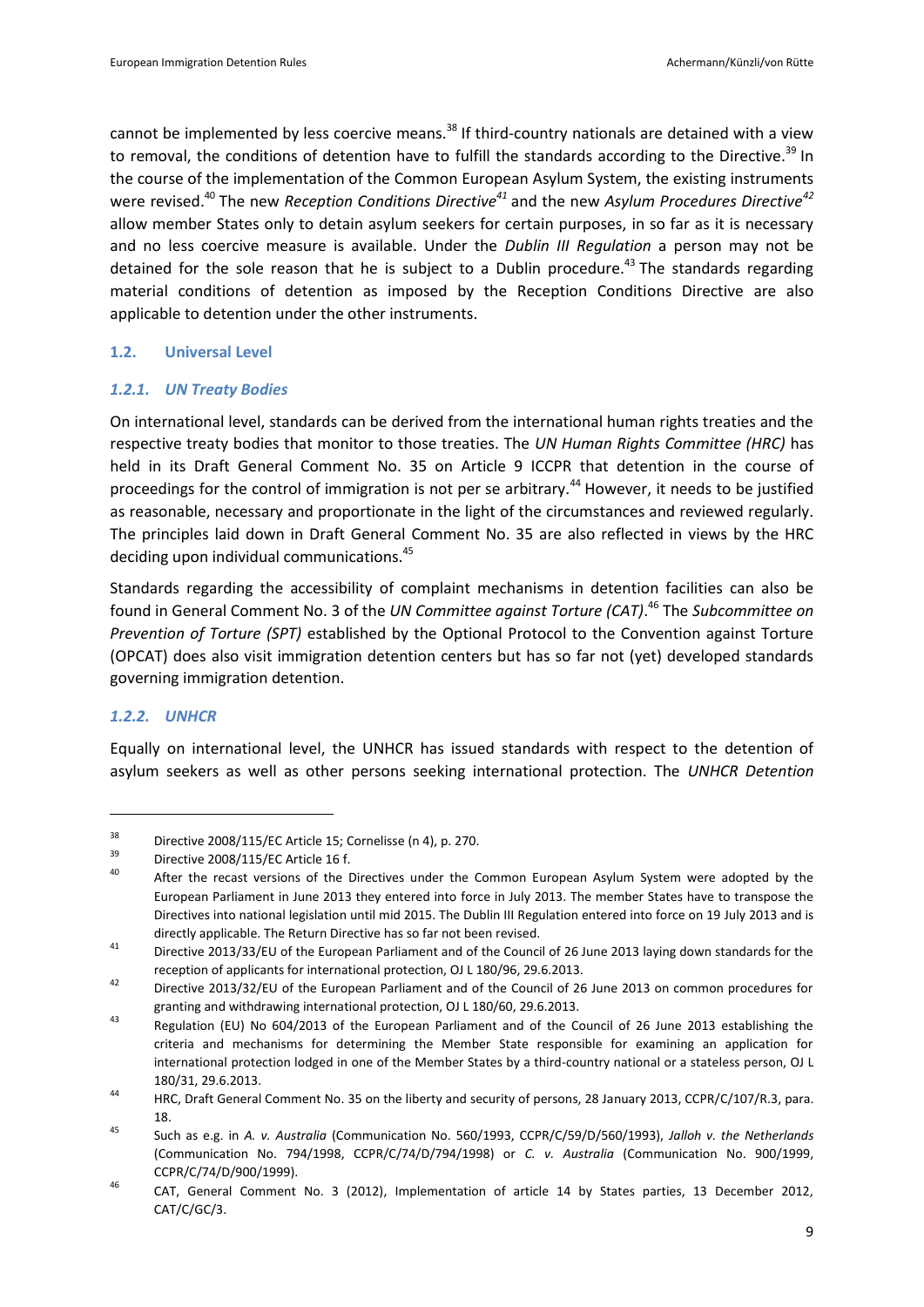*Guidelines* draw up ten principles that should be respected in case of detention of asylum seekers as well as other persons seeking international protection.<sup>47</sup> Even though the guidelines do not cover the situation of immigration detainees outside the asylum procedures, some of the standards can be applied by analogy.<sup>48</sup>

## *1.2.3. International Law Commission*

The International Law Commission has prepared *Draft Articles on the Expulsion of Aliens* codifying customary international law.<sup>49</sup> Article 19 of those Draft Articles concerns detention of an alien subject to expulsion. It restates the principles that the detention prior to expulsion should not be punitive in nature and that it may not be excessive but is limited to the period of time necessary to carry out the expulsion.<sup>50</sup>

# <span id="page-9-0"></span>**2. Existing Standards with regard to Immigration Detention**

The instruments described above do set out a broad range of concrete guarantees that should be respected by the States when detaining immigrants as a result to the control of the entry and the stay in their territory. Which concrete obligations the bulk of these guarantees impose on the States shall be discussed in the following.

## **2.1. Grounds of Detention and Procedural Guarantees**

The relevant instruments of international law do in principle recognize that States do have the right to detain immigrants for the sole reason that they entered or stayed in a State illegally in order to control the immigration to a State.<sup>51</sup> However, such detention requires a legal basis for such detention in national law.<sup>52</sup> Detention must be proportionate and effective with regard to the means used and objectives pursued and may not be arbitrary.<sup>53</sup> When deciding on a detention measure, States have to take into account the individual circumstances of a detainee, including his or her physical and mental health.<sup>54</sup>

<span id="page-9-2"></span>National law has to foresee grounds that allow for the detention of immigrants.<sup>55</sup> Under the new EU Reception Conditions Directive those grounds for detention are limited to the determination or verification of the identity of an asylum seeker, the determination of the elements decisive for the grant or refusal of protection in case there is a risk of absconding, the decision on the right to enter the country, the due functioning of a removal procedure and the protection of the national security or public order<sup>56</sup>.<sup>57</sup> Applying for asylum or protection as well as being subject to a Dublin procedure

<span id="page-9-1"></span><sup>&</sup>lt;sup>47</sup> UNHCR Guidelines on the Applicable Criteria and Standards relating to the Detention of Asylum-Seekers and Alternatives to Detention, 2012.

<sup>48</sup> UNHCR Guidelines, p. 8 para. 4.

International Law Commission, Draft Articles on Expulsion of Aliens, provisionally adopted on first reading by the Drafting Committee at the sixty-fourth session of the International Law Commission, 24 May 2012, A/CN.4/L.797.

<sup>&</sup>lt;sup>50</sup> ILC Draft Articles on Expulsion of Aliens, Article 19.

<sup>51</sup> HRC, Draft General Comment No. 35, para. 18.

<sup>52</sup> Article 8 para. 3 Directive 2013/33/EU; Twenty Guidelines on Forced Return (n [20\)](#page-6-0), Guideline 6 para. 1; UNHCR Guideline 3; ECtHR, *Amuur v. France*, Judgment of 25 June 1996, Appl. No. 19776/92, para. 50.

<sup>53</sup> Article 31 para. 2 Refugee Convention; UNHCR Guideline 4; C-61/11 PPU, ECtHR, *Hassen El Dridi*, Judgment of 28 April 2011, para. 57; HRC, Draft General Comment No. 35, para. 18.

<sup>54</sup> Article 8 para. 2 Directive 2013/33/EU; UNHCR Guideline 4; ECtHR, *Dougoz v. Greece*, Judgment of 6 March 2001, Appl. No. 40907/98, para. 46; *S.D. v. Greece*, Judgment of 11 June 2009, Appl. No. 53541/07, para. 52.

<sup>&</sup>lt;sup>55</sup> HRC, Draft General Comment No. 35, para. 18.

According to the ECJ, however, a possible threat to public order or safety alone is not enough to justify detention (see C-357/09 PPU, *Said Shamilovich Kadzoev*, Judgment of 30 November 2009, para. 70).

<sup>57</sup> Article 8 para. 3 Directive 2013/33/EU. See also UNHCR Guideline 4.1.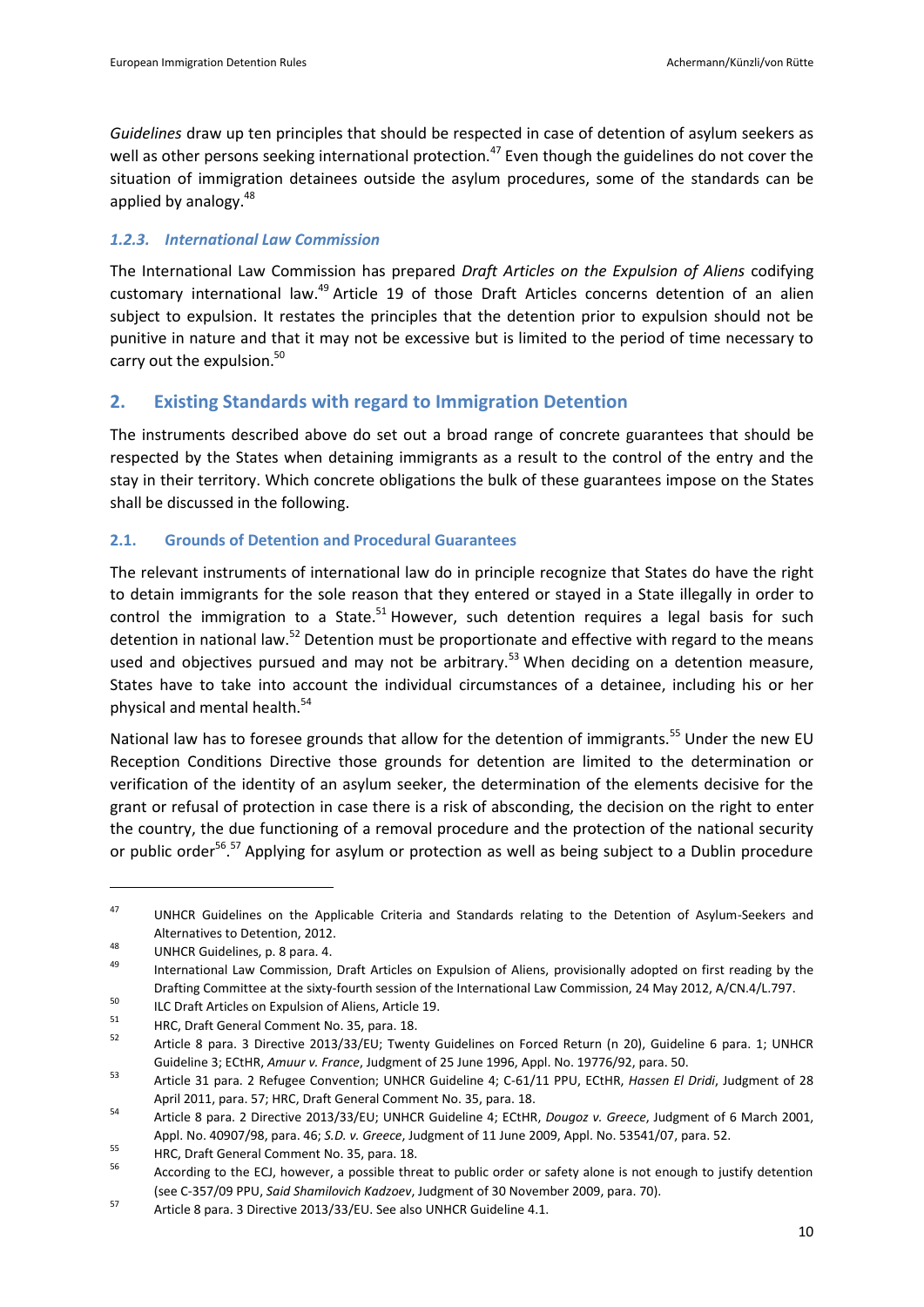<span id="page-10-1"></span>alone cannot justify a detention measure.<sup>58</sup> Even where there is a ground for a detention measure, States have to consider appropriate and available alternatives to detention.<sup>59</sup>

<span id="page-10-0"></span>Detention may not be indefinite, but must be as short as possible and only for as long as there are grounds for detention.<sup>60</sup> Detention prior to removal is only lawful as long as a reasonable prospect of removal exists and as removal arrangements are in progress.<sup>61</sup> Proceedings during which a detention order is upheld, have to be executed with due diligence.<sup>62</sup> The EU Returns Directive limits detention pending removal to 18 months.<sup>63</sup>

<span id="page-10-2"></span>The detention order has to be issued by a judicial or administrative body.<sup>64</sup> It has to be individual, in writing and in a language the person concerned can understand.<sup>65</sup> The lawfulness of the detention has to be reviewed regularly.<sup>66</sup> In case of prolonged detention such review has to be carried out by a judicial authority.<sup>67</sup> Equally, decisions to extend detention must be subject to judicial review.<sup>68</sup> Throughout the entire period of detention all detainees must be provided with a readily accessible and effective judicial remedy in order to be able to challenge the lawfulness of the detention and must have the right to access to a lawyer.<sup>69</sup> Under EU law, detained asylum seekers do have the right to free legal assistance and representation in case the detention measure is ordered by an administrative and not a judicial body. Member States can foresee free legal assistance and representation for other cases as well.<sup>70</sup>

## **2.2. Information Rights, Legal Assistance and Registration upon Arrival**

Every detainee has to be informed promptly, thoroughly and in a language he or she understands of the legal and factual reasons for his or her detention, the procedure applicable to them and of possible remedies.<sup>71</sup> Equally, every newly detained person has to be informed promptly and in a

<sup>58</sup> Article 8 para. 1 Directive 2013/33/EU; Article 28 para. 1 Regulation (EU) No 604/2013. However, asylum seekers may be detained under the Returns Directive, if the sole aim for applying for protection has been to delay or jeopardize the enforcement of a return decision (according to ECJ C-534/11, *Mehmet Arslan v. Policie ČR, Krajské ředitelství policie Ústeckého kraje, odbor cizinecké policie*, Judgment of 30 May 2013, para. 57).

<sup>59</sup> Article 15 Directive 2008/115/EC; Article 8 para. 2 Directive 2013/33/EU; Twenty Guidelines on Forced Return (n [20\)](#page-6-0), Guideline 6.1; UNHCR Guideline 4.3; HRC, Draft General Comment No. 35, para. 18; ECtHR, *Mikolenko v. Estonia*, Judgment of 8 October 2009, Appl. No. 10664/05, para. 67; *Popov v. France*, Judgment of 19 January 2012, Appl. No. 39472/07, para. 147.

<sup>&</sup>lt;sup>60</sup> Article 15 para. 5 Directive 2008/115/EC; Article 9 para. 1 Directive 2013/33/EU; Twenty Guidelines on Forced Return ([n 20\)](#page-6-0), Guideline 8 para. 1; UNHCR Guideline 6; HRC, Draft General Comment No. 35, para. 18; ECtHR, *Suso Musa v. Malta*, Judgment of 23 July 2013, Appl. No. 42337/12, paras. 102 ff.

<sup>61</sup> Article 15 para. 4 Directive 2008/115/EC; C-357/09 PPU, *Kadzoev* ([n 56\)](#page-9-1), para. 63; *Alexandre Achughbabian v. Préfet du Val-de-Marne*, Judgment of 6 December 2011; *Chahal v. UK* (n [33\)](#page-7-0), para. 113; *Suso Musa v. Malta* ([n 60\)](#page-10-0), paras. 91 and 104; *Mikolenko v. Estonia* ([n 59\)](#page-10-1), paras. 63 ff.

For a parallel para. 1 Directive 2013/33/EU; Article 28 para. 1 Regulation (EU) No 604/2013.

 $^{63}$  Article 15 para. 5 and 6 Directive 2008/115/EC.

<sup>&</sup>lt;sup>64</sup> Article 15 para. 2 Directive 2008/115/EC; Article 9 para. 2 Directive 2013/33/EU.<br><sup>65</sup> Article 45 para. 2 Directive 2009/145/EC, Article 9 para. 2 Directive 2013/33/EU.

Article 15 para. 2 Directive 2008/115/EC; Article 9 para. 2 Directive 2013/33/EU; CPT Standards ([n 11\)](#page-5-0), 19<sup>th</sup> General Report, para. 85.

<sup>&</sup>lt;sup>66</sup> Article 15 para. 3 Directive 2008/115/EC; Article 9 Directive 2013/33/EU; HRC, Draft General Comment No. 35, para. 18; ECtHR, *Aden Ahmed v. Malta*, Judgment of 23 July 2013, Appl. No. 55352/12, para. 86; *M.A. v. Cyprus*, Judgment of 23 July 2013, Appl. No. 41872/10, paras. 160 ff.

 $\frac{67}{100}$  Twenty Guidelines on Forced Return (n [20\)](#page-6-0), Guideline 8 para. 2.

 $^{68}$  UNHCR Guideline 7.

<sup>69</sup> Article 5 para. 4 ECHR; Article 9 para. 4 ICCPR; Twenty Guidelines on Forced Return (n [20\)](#page-6-0), Guideline 9; CPT Standards ([n 11\)](#page-5-0), 7<sup>th</sup> General Report, para. 31; *Čonka v. Belgium* ([n 33\)](#page-7-0), paras. 43 ff.

 $70$  Article 9, paras. 6 and 7 Directive 2013/33/EU.

Article 5 para. 2 ECHR; Article 9 para. 4 Directive 2013/33/EU; Twenty Guidelines on Forced Return ([n 20\)](#page-6-0), Guideline 6 para. 2; CPT Standards (n [11\),](#page-5-0) 7th General Report, para. 30; ECtHR, *Nowak v. Ukraine*, Judgment of 31 March 2011,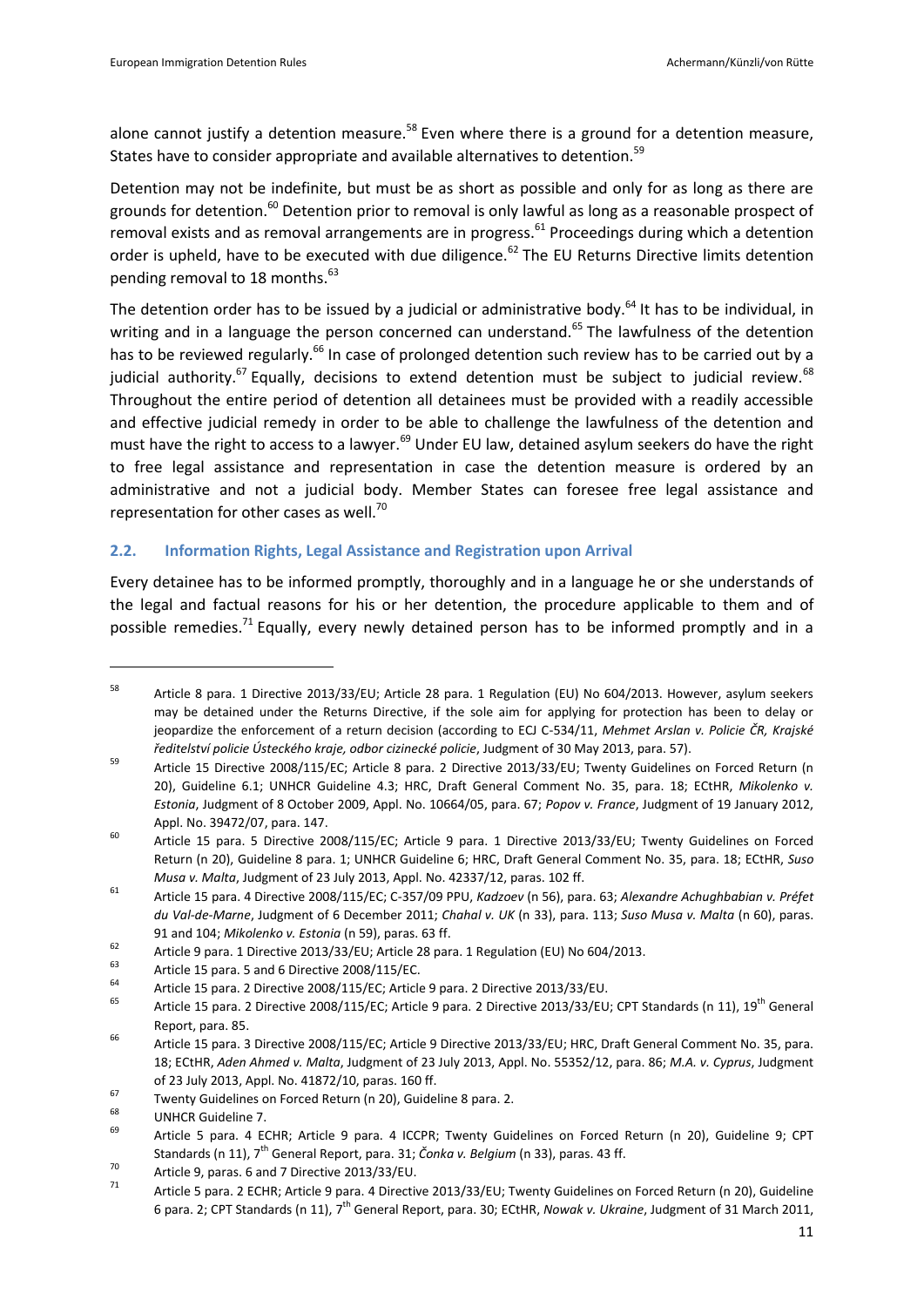language he or she understands about his or her rights and obligations while in detention and about the rules in the detention facility.<sup>72</sup> Upon placement in detention the persons detained must immediately be given access to a lawyer or be informed about the right to contact a lawyer of one's choice and given the opportunity to do so.<sup>73</sup> If free legal assistance is available or can be requested, the detainee has to be informed about such opportunity.<sup>74</sup> Persons detained upon entry into a country must be informed about the possibility to apply for international protection and about other immigrant procedures.<sup>75</sup> Also, the detainee shall be given the opportunity to see a doctor and to inform a person of own choice about the detention.<sup>76</sup> A formal record of each detainee shall be made, including the detainees' identity, time and date of his admission, duration of his stay and the grounds of admission.<sup>77</sup> General data protection and confidentiality principles must be respected.<sup>78</sup>

#### **2.3. Conditions of Detention**

The place and conditions of detention should be appropriate, bearing in mind that immigration detention as a measure is applicable not to those who have committed criminal offences but also to aliens who, often fearing for their lives, have fled from their own country.<sup>79</sup> The manner and method of the execution of the measure may not subject the individual to distress or hardship of an intensity exceeding the unavoidable level of suffering inherent in detention.<sup>80</sup>

There is a consensus that immigration detainees shall be detained in specialized facilities and not in prisons, as a prison is by definition not a suitable place in which to detain someone who is neither convicted nor suspected of a criminal offence.  $81$  A carceral environment is to be avoided.  $82$  If detention in specialized facilities is not possible, detainees must in any case be accommodated separately from ordinary prisoners, whether convicted or on remand.<sup>83</sup>

If migrants are detained in point of entry holding facilities, transit centers or police stations the duration of the stay should be reduced to a minimum.<sup>84</sup> Point of entry holding facilities, such as transit zones are generally not appropriate for the detention of migrants for more than a very short

Appl. No. 60846/10, para. 63; UNHCR Guideline 7. According to the ECJ a breach of procedural rights does not render the detention of a person under the Returns Directive unlawful, C-383/13 PPU*, G and R v. Staatssecretaris van Veiligheid en Justitie*, Judgment of 10 September 2013, para. 39.

- <sup>72</sup> Article 16 para. 5 Directive 2008/115/EC; Article 10 para. 5 Directive 2013/33/EU; CPT Standards (n [11\)](#page-5-0), 19<sup>th</sup> General Report, para. 84; UNHCR Guideline 7.
- <sup>73</sup> Twenty Guidelines on Forced Return (n [20\)](#page-6-0), Guideline 6 para. 2, Guideline 10 para. 5; UNHCR Guideline 7; *Čonka v. Belgium* ([n 33\)](#page-7-0), para. 44.
- <sup>74</sup> Article 9 para. 4 Directive 2013/33/EU; UNHCR Guideline 7.
- <sup>75</sup> Article 8 para. 2 Directive 2013/32/EU; Article 35 Refugee Convention; UNHCR Guideline 7.<br><sup>76</sup> Turenty Cuidelines on Forsed Beturn (n. 20). Cuideline 10 para. E: CBT Standards (n. 11). 1
- Twenty Guidelines on Forced Return (n [20\)](#page-6-0), Guideline 10 para. 5; CPT Standards (n [11\)](#page-5-0), 19<sup>th</sup> General Report, para. 81.
- $\frac{77}{78}$  15 European Rules (n [29\)](#page-7-1), Rule IV.
- $\frac{78}{79}$  UNHCR Guideline 7.

- <sup>79</sup> *Suso Musa v. Malta* (n [60\)](#page-10-0), para. 93. See also HRC, Draft General Comment No. 35 para. 18. Obviously, migrants or asylum seekers accused or convicted of a criminal offence are subject to a criminal prosecution and sanctioned according to the penitentiary system. They do not fall under the scope of the immigration detention that forms the subject of the discussion at hand.
- <sup>80</sup> *Aden Ahmed v. Malta* (n [66\)](#page-10-2), para. 86.
- <sup>81</sup> Article 16 para. 1 Directive 2008/115/EC; Article 10 para. 1 Directive 2013/33/EU; Twenty Guidelines on Forced Return (n [20\)](#page-6-0), Guideline 10 para. 1; CPT Standards (n [11\)](#page-5-0),  $7^{th}$  General Report, para. 28 and 29; 19<sup>th</sup> General Report, para 77; UNHCR Guideline 8.

- <sup>83</sup> Article 16 para 1 Directive 2008/115/EC; Article 10 para. 1 Directive 2013/33/EU; Twenty Guidelines on Forced Return (n [20\)](#page-6-0), Guideline 10 para. 4; CPT Standards ([n 11\)](#page-5-0), 7<sup>th</sup> General Report, para. 28; 19<sup>th</sup> General Report, para 77. See also Article 10 para. 2 ICCPR.
- 84 CPT Standards ([n 11\)](#page-5-0),  $7^{th}$  General Report, para. 25 ff.

<sup>&</sup>lt;sup>82</sup> Twenty Guidelines on Forced Return (n [20\)](#page-6-0), Guideline 10 para. 2; CPT Standards ([n 11\)](#page-5-0), 7<sup>th</sup> General Report, para. 29.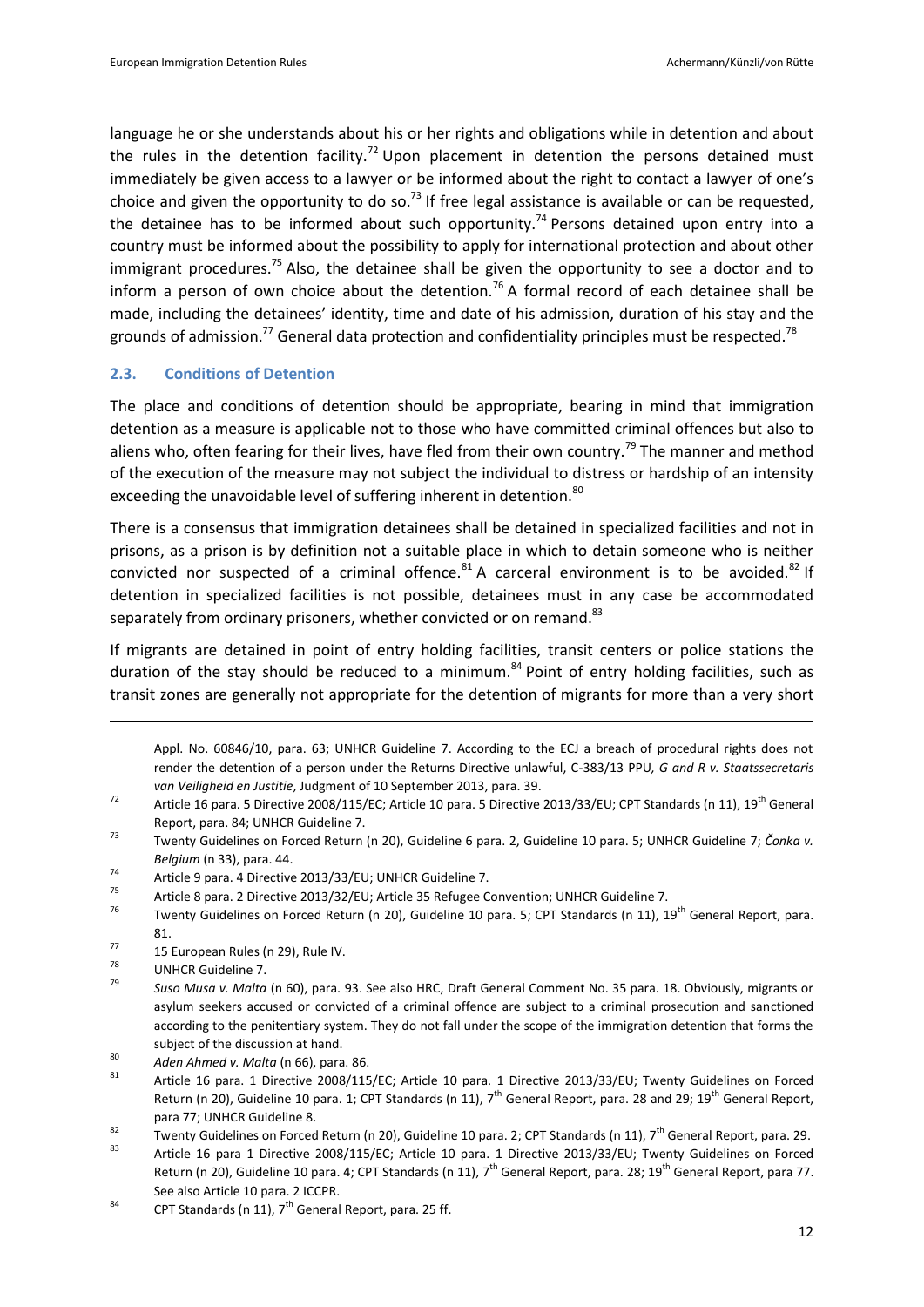period, as they are specifically designed to only accommodate people for a few days, with characteristics liable to give those detained there a feeling of solitude, with no opportunity to take a walk or have physical exercise, without internal catering arrangements or contact with the outside world.<sup>85</sup> A longer detention of migrants in police stations or other police facilities can amount to degrading treatment.<sup>86</sup> Frequent transfers of detainees from one facility to the other should be avoided.<sup>87</sup>

<span id="page-12-0"></span>Generally, conditions of detention must be humane and dignified.<sup>88</sup> Any discrimination based on grounds of race, colour, sex, language, religion, political or other opinion, national or social origin, property, birth or other status is prohibited.<sup>89</sup> The detainees' freedom of movement shall be restricted as little as possible.<sup>90</sup> If detained for several days, detainees must have access to fresh air and private areas and the possibility to take a walk.<sup>91</sup> A lack of resources or increasing pressure on reception facilities do not justify inadequate detention facilities.<sup>92</sup> Detention facilities should be adequately furnished, clean and in a good state of repair.<sup>93</sup> They must have sufficient heating respectively air-conditioning, as well as fresh air and sunlight.<sup>94</sup> Detainees must be provided with suitable and sufficient sleeping opportunities, including clean mattresses, blankets and sheets.<sup>95</sup> Further, detainees must have free access to suitably equipped and sufficiently private sanitary and washing facilities and be provided with sanitary products and sanitary facilities.<sup>96</sup> Detainees must have access to free and clean drinking water and must be provided with a sufficient and adequate diet.<sup>97</sup> Finally, detainees must be granted access to their personal belongings.<sup>98</sup>

<span id="page-12-1"></span>Detention facilities must provide sufficient living space for all detainees.<sup>99</sup> According to the ECtHR, each detainee should have an individual sleeping place, dispose of at least three square meters<sup>100</sup> of floor space and the overall surface area of the cell should be such as to allow the detainees to move.<sup>101</sup> Serious overcrowding can amount to degrading treatment.<sup>102</sup> In detention, men and women

<sup>85</sup> ECtHR, *Riad and Idiab v. Belgium*, Judgment of 24 January 2008, Appl. Nos. 29787/03 and 29810/03, para. 104.

<sup>86</sup> ECtHR, *Tabesh v. Greece*, Judgment of 26 November 2009, Appl. No. 8256/07, paras. 38 ff.; *M.S.S. v. Belgium and Greece*, Judgment of 21 January 2011, Appl. No. 30696/09, para. 222; *Ahmade v. Greece*, Judgment of 25 September 2012, Appl. No. 50520/09.

 $87$  UNHCR Guideline 8.

<sup>88</sup> Article 10 para. 1 ICCPR; UNHCR Guideline 8; *Aden Ahmed v. Malta* ([n 66\)](#page-10-2), para. 86.

<sup>&</sup>lt;sup>89</sup> Article 14 ECHR; Article 26 ICCPR; UNHCR Guideline 5.<br><sup>90</sup> CPT Standards (a.11), 10<sup>th</sup> General Banart, pare, 70.

<sup>&</sup>lt;sup>90</sup> CPT Standards ([n 11\)](#page-5-0),  $19^{th}$  General Report, para. 79.

<sup>91</sup> *S.D. v. Greece* ([n 54\)](#page-9-2), para. 51; *M.S.S. v. Belgium and Greece* ([n 86\)](#page-12-0), para. 222.

<sup>92</sup> *M.S.S. v. Belgium and Greece* ([n 86\)](#page-12-0), para. 223.

<sup>93</sup> Twenty Guidelines on Forced Return (n 17), Guideline 10 para. 2; CPT Standards ([n 11\)](#page-5-0),  $7^{th}$  General Report, para. 29.<br>94 March Guidelines and Greece (n 96), para. 230. Adres Almedia Markt, (n 66), paras. 29. and 94.

<sup>94</sup> *M.S.S. v. Belgium and Greece* (n [86\)](#page-12-0), para. 230; *Aden Ahmed v. Malta* ([n 66\)](#page-10-2), paras. 88 and 94; *Horshill v. Greece*, Judgment of 1 August 2013, Appl. No. 70427/11, para. 46 ff.

<sup>95</sup> CPT Standards (n [11\)](#page-5-0), 7th General Report, para. 26; ECtHR, *A.A. v. Greece*, Judgment of 22 July 2010, Appl. No. 12186/08, paras. 57 ff.; *M.S.S. v. Belgium and Greece* (n [86\)](#page-12-0), paras. 222, 230; *Aden Ahmed v. Malta* ([n 66\)](#page-10-2), paras. 96 ff.; UNHCR Guideline 8.

<sup>&</sup>lt;sup>96</sup> CPT Standards (n [11\)](#page-5-0), 7<sup>th</sup> General Report, para. 26; UNHCR Guideline 8; Recommendation 1547 (2002) (n [26\)](#page-6-1), para. 13 d; *S.D. v. Greece* (n [54\)](#page-9-2), para. 51; *M.S.S. v. Belgium and Greece* (n [86\)](#page-12-0), para. 222, 230. *Aden Ahmed v. Malta* (n [66\)](#page-10-2), paras. 88 and 96 ff.

<sup>97</sup> CPT Standards (n [11\)](#page-5-0), 7th General Report, para. 26; *A.A. v. Greece* (n [95\)](#page-12-1), paras. 57 ff.; *M.S.S. v. Belgium and Greece* ([n 86\)](#page-12-0), paras. 222, 230; *Aden Ahmed v. Malta* (n [66\)](#page-10-2), paras. 96 ff.; UNHCR Guideline 8.

<sup>98</sup> CPT Standards ([n 11\)](#page-5-0),  $7^{\text{th}}$  General Report, para. 26.

<sup>&</sup>lt;sup>99</sup> Twenty Guidelines on Forced Return (n [20\)](#page-6-0), Guideline 10 para. 2; CPT Standards (n 9), 7<sup>th</sup> General Report, para. 29.

<sup>100</sup> See also ECtHR, *Khuroshvili v. Greece*, Judgment of 12 December 2013, Appl. No. 58165/10, para. 82.

Aden Ahmed v. Malta (n [66\)](#page-10-2), para. 87. According to the ECtHR, the absence of any of the above elements creates in itself a strong presumption that the conditions of detention amounted to degrading treatment and are in breach of Article 3.

<sup>102</sup> *Dougoz v. Greece* ([n 54\)](#page-9-2), para. 48.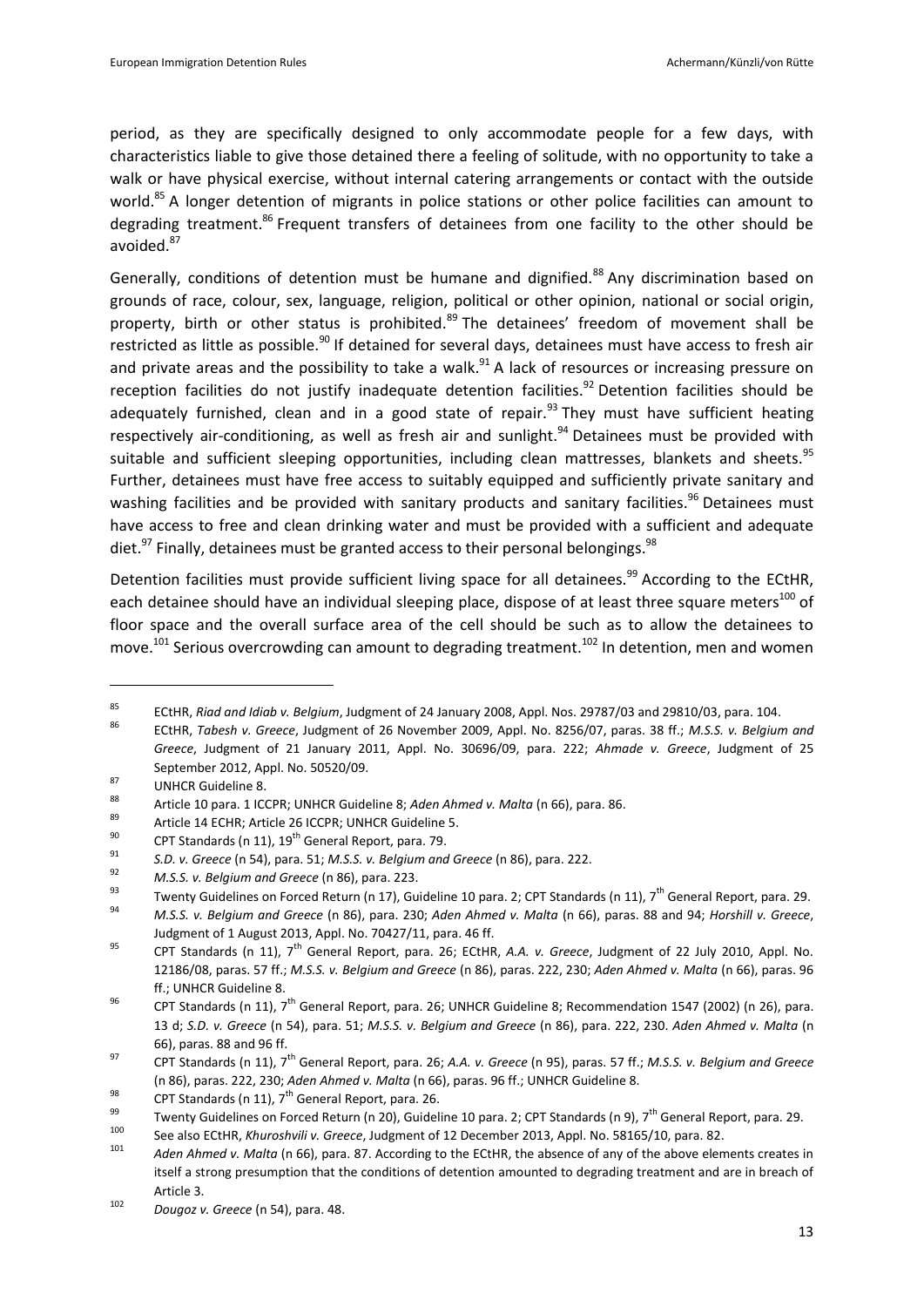should be accommodated separately, if they wish so.<sup>103</sup> On the other hand, the principle of family unity should be respected and families or relatives thus accommodated separately and with sufficient privacy.<sup>104</sup> Exceptions may apply to the use of common spaces designed for recreational or social activities.<sup>105</sup> Unaccompanied children should in any case be accommodated separately from adults.<sup>106</sup> If possible, asylum applicants shall be kept separately from third-country nationals who have not lodged an application for international protection, namely persons subject to a removal order.<sup>107</sup>

## **2.4. Health Care and Medical Treatment**

Immigration detainees' health and well-being must be adequately secured.<sup>108</sup> Detainees must have access to appropriate medical treatment, including psychological treatment, and access to a doctor.<sup>109</sup> Detainees with special needs and vulnerabilities have to have access to particular care.<sup>110</sup> Access to medication, other medical goods and if necessary appropriate nutrition has to be guaranteed.<sup>111</sup> The mental health of a detainee and possible and clinical and psychological aftereffects of a light or a traumatic experience as well as the cumulative effects of detention conditions have to be taken into consideration.<sup>112</sup> Any risk of self-harm or suicide should be avoided.<sup>113</sup>

## **2.5. Contact with the Outside World and Freedom of Movement within the Detention Facility**

Detainees must be allowed to remain in meaningful contacts with the outside world, including contacts with and visits by the family, lawyers or legal representatives, NGOs, the UNHCR, consular authorities and religious or spiritual representatives.<sup>114</sup> Equally, detainees must be granted private access to means of communication, in particular telephones, their own mobile phones and internet.<sup>115</sup>

Detainees' freedom of movement within a detention facility shall be restricted as little as possible.<sup>116</sup> Detainees shall have regular access to fresh air, private areas and day rooms as well as leisure activities, including outdoor activities.  $117$  They should also be given access to reading and

<sup>103</sup> Article 11 para. 5 Directive 2013/33/EU; Twenty Guidelines on Forced Return (n [20\)](#page-6-0), Guideline 10 para. 4; UNHCR Guideline 8.

<sup>104</sup> Article 23 ICCPR; Article 17 para. 2 Directive 2008/115/EC; Article 11 para. 4 Directive 2013/33/EU; Twenty Guidelines on Forced Return (n [20\)](#page-6-0), Guideline 10 para. 4; CPT Standards (n [11\)](#page-5-0), 19<sup>th</sup> General Report, paras. 87 and 100; UNHCR Guideline 8.

<sup>&</sup>lt;sup>105</sup> Article 11 para. 5 Directive 2013/33/EU.

<sup>&</sup>lt;sup>106</sup> Article 10 para. 2 ICCPR; UNHCR Guideline 8.

Article 10 para. 1 Directive 2013/33/EU; Parliamentary Assembly, 10 guiding principles governing the circumstances in which the detention of asylum seekers and irregular migrants may be legally permissible, Report Doc. 12105, Principle II.

<sup>108</sup> *Aden Ahmed v. Malta* (n [66\)](#page-10-2), para. 86.

Twenty Guidelines on Forced Return ([n 20\)](#page-6-0), Guideline 10 para. 5; CPT Standards ([n 11\)](#page-5-0), 7<sup>th</sup> General Report, para. 26; 19<sup>th</sup> General Report, para. 81; UNHCR Guideline 8;

<sup>110</sup> Article 24 CRC; Article 12 CEDAW.

Article 10 ICCPR.

<sup>112</sup> *Dougoz v. Greece* ([n 54\)](#page-9-2), para. 46; *S.D. v. Greece* ([n 54\)](#page-9-2), para. 52.

<sup>&</sup>lt;sup>113</sup> Article 6 and 10 para. 1 ICCPR.<br><sup>114</sup> Article 8 ECHB: Article 16 para.

Article 8 ECHR; Article 16 para. 5 Directive 2008/115/EC CPT; Article 10 Directive 2013/33/EU; Twenty Guidelines on Forced Return (n [20\)](#page-6-0), Guideline 10 para. 5; CPT Standards (n [11\)](#page-5-0), 19<sup>th</sup> General Report, paras. 79 and 81; Recommendation 1547 (2002) (n [26\)](#page-6-1), para. 13 d; UNHCR Guideline 8; 15 European Rules (n [29\)](#page-7-1), Rule VIII.

<sup>&</sup>lt;sup>115</sup> Article 8 ECHR; Article 17 and 19 ICCPR; CPT Standards (n [11\)](#page-5-0), 19<sup>th</sup> General Report, para. 79 and 82; Recommendation 1547 (2002) (n [26\)](#page-6-1), para. 13 d; *S.D. v. Greece* ([n 54\)](#page-9-2), para. 51; UNHCR Guideline 7 and 8.

<sup>116</sup> CPT Standards ([n 11\)](#page-5-0),  $19^{th}$  General Report, para. 79.

Article 10 Directive 2013/33/EU; Twenty Guidelines on Forced Return (n [20\)](#page-6-0), Guideline 10 para. 2; CPT Standards (n [11\)](#page-5-0), 7th General Report, para. 26; Recommendation 1547 (2002) (n [26\)](#page-6-1), para. 13 d; *S.D. v. Greece* ([n 54\)](#page-9-2), para. 51;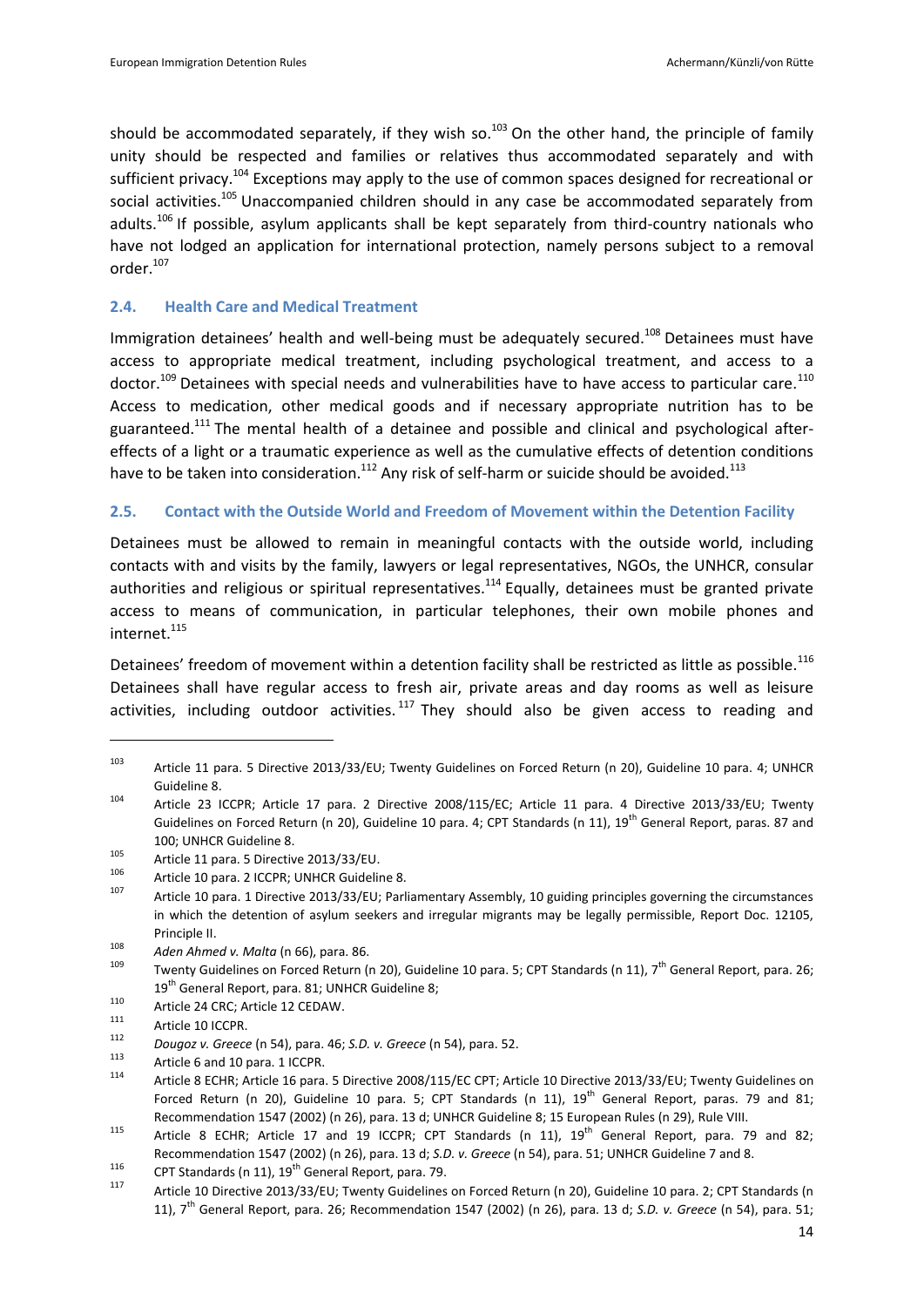information, including radio, television, newspaper and magazines, as well as education.<sup>118</sup> Detainees must have the right to practice their religion. $119$ 

## **2.6. Safety, Order and Discipline**

Detention facilities must set up house rules for the facilities.<sup>120</sup> Detainees must be informed about those rules.<sup>121</sup> Disciplinary procedures in the detention facility must comply with the law and take the safety, security and discipline of the detainees into account.<sup>122</sup> Any torture or cruel, inhuman or degrading treatment or punishment is prohibited.<sup>123</sup> The use of force and of physical means of restraint is only to be used as a measure of last resort.<sup>124</sup> Detainees must have access to nondiscriminatory complaint mechanisms and must be granted the right to file complaints for illtreatment or for failure to protect them from violence by other detainees.<sup>125</sup>

Immigration detention facilities must be subject to regular and independent monitoring, including national preventive mechanisms (NPM).<sup>126</sup> Equally, the UNHCR must be granted free access to the detention facilities.<sup>127</sup> NGOs shall be given the possibility to visit the detention facilities.<sup>128</sup>

## **2.7. Staff**

 $\overline{a}$ 

The staff in immigration detention facilities has to be carefully selected and trained appropriately, namely with respect to interpersonal communication, language skills, be familiarized with the different cultural backgrounds of the detainees and should be taught to recognize possible stress or trauma reactions.<sup>129</sup>

## **2.8. Vulnerable Groups**

According to the ECtHR, asylum seekers are *per se* in a particularly vulnerable situation.<sup>130</sup> In some instruments it is argued that every immigrant in detention is vulnerable.<sup>131</sup> Generally recognized as particularly vulnerable persons are namely children<sup>132</sup>, women, especially pregnant women or women with children<sup>133</sup>, elderly persons<sup>134</sup>, LGBTI persons<sup>135</sup>, persons suffering from serious medical

<span id="page-14-0"></span>*A.A. v. Greece* ([n 95\)](#page-12-1), paras. 57 ff.; *M.S.S. v. Belgium and Greece* ([n 86\)](#page-12-0), paras. 222, 230; *Aden Ahmed v. Malta* ([n 66\)](#page-10-2), paras. 88 and 96 ff.

- 118 Article 22 Refugee Convention; UNHCR Guideline 8; CPT Standards, ([n 11\)](#page-5-0),  $7^{th}$  General Report, para. 26.
- 119 Article 9 ECHR; Article 18 ICCPR; Article 4 Refugee Convention; UNHCR Guideline 8.<br>120 CPT Standards (p. 11), 10<sup>th</sup> Concrel Bonest, para. 88
- <sup>120</sup> CPT Standards ([n 11\)](#page-5-0),  $19<sup>th</sup>$  General Report, para. 88.
- <sup>121</sup> Article 16 para. 5 Directive 2008/115/EC; Article 10 para. 5 Directive 2013/33/EU; Twenty Guidelines on Forced Return (n [20\)](#page-6-0), Guideline 10 para. 7; CPT Standards (n [11\)](#page-5-0), 19<sup>th</sup> General Report, para 88.
- $122$  15 European Rules (n [29\)](#page-7-1), Rule XI.<br> $123$  Article 2 ECHB: Article 7, 10 ICCDB.
- <sup>123</sup> Article 3 ECHR; Article 7, 10 ICCPR; Article 2 CAT.
- <sup>124</sup> Article E ECHR; Article 7, 10 ICCPR; 15 European Rules (n [29\)](#page-7-1), Rule XII.
- <sup>125</sup> Article 13 CAT; Twenty Guidelines on Forced Return (n [20\)](#page-6-0), Guideline 10 para. 6; UNHCR Guideline 8.
- Twenty Guidelines on Forced Return (n [20\)](#page-6-0), Guideline 10 para. 5; UNHCR Guideline 7; CPT Standards ([n 11\)](#page-5-0), 19<sup>th</sup> General Report, para. 89. See also Article 9 Optional Protocol to the Convention against Torture ( Belgium, Greece, Ireland, Italy and Norway have signed but not yet ratified; Latvia, Lithuania and Russia have not yet signed).
- <sup>127</sup> Article 10 para. 3 Directive 2013/33/EU; UNHCR Guideline 8.
- <sup>128</sup> Article 16 para. 5 Directive 2008/115/EC; UNHCR Guideline 8.
- Twenty Guidelines on Forced Return (n [20\)](#page-6-0), Guideline 10; 15 European Rules (n [29\)](#page-7-1), Rule XIII. See also Article 10 para. 1 CAT.

<sup>131</sup> CPT Standards ([n 11\)](#page-5-0),  $19^{th}$  General Report, para. 75.

<sup>130</sup> *M.S.S. v. Belgium and Greece* ([n 86\)](#page-12-0), para. 233.

 $132$  Article 37 b) CRC; UNHCR Guideline 9.2.

UNHCR Guideline 9.3. See also UN Rules for the Treatment of Women Prisoners and Non-Custodial Measures for Women Offenders (The Bangkok Rules), 6 October 2010, A/C.3/65/L.5.

 $134$  UNHCR Guideline 9.6.

UNHCR Guideline 9.7.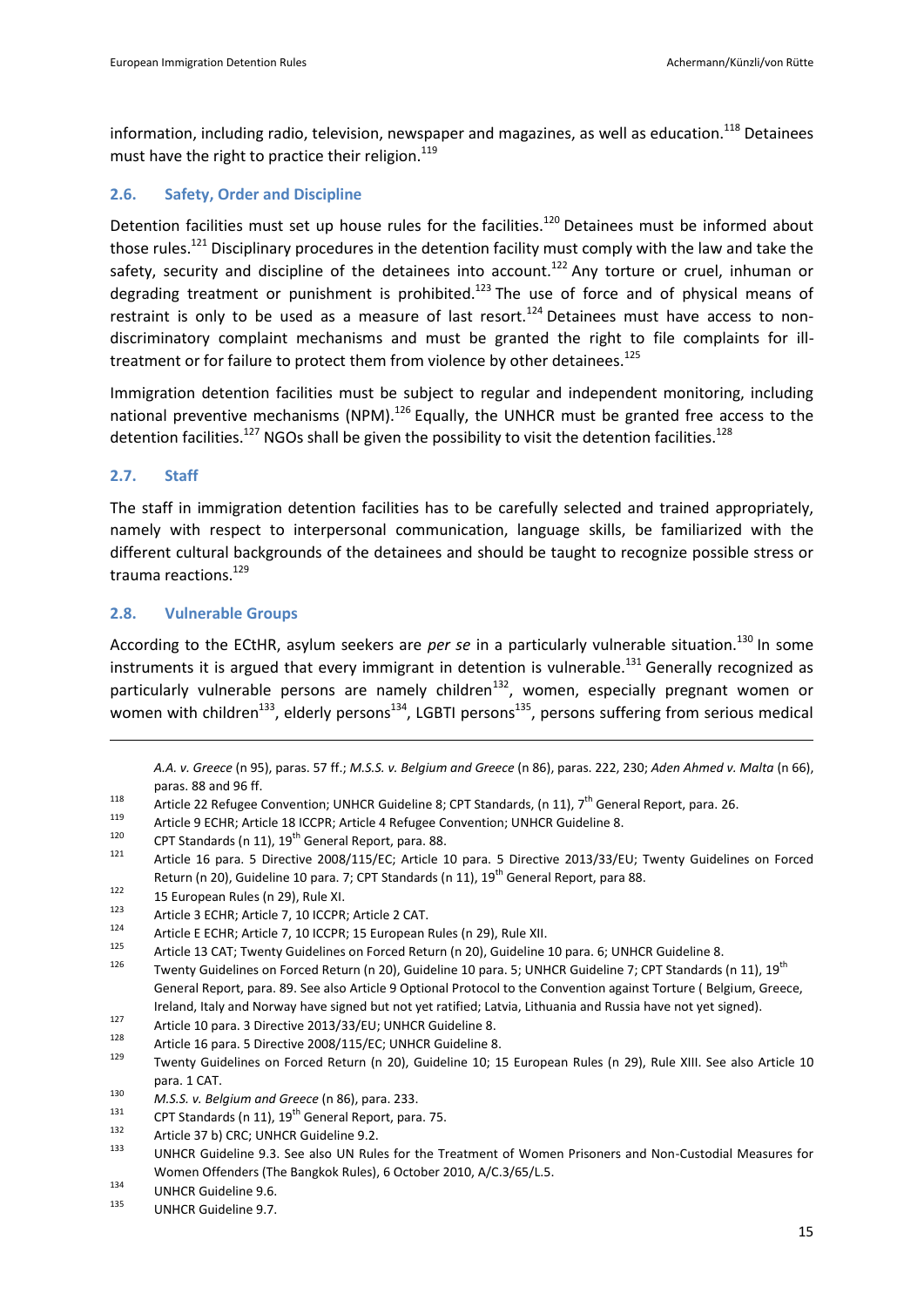conditions, persons suffering from serious mental illness<sup>136</sup>, persons with disabilities<sup>137</sup> as well as victims of trauma, torture<sup>138</sup> or trafficking<sup>139</sup>.<sup>140</sup>

Vulnerable persons shall only be detained in exceptional circumstances. If in detention they have to be treated with particular and adequate care.<sup>141</sup> Their health, including mental health, shall be of primary concern.<sup>142</sup> The authorities have to take into consideration the mental health of a detainee and possible and clinical and psychological after-effects of a light or a traumatic experience.<sup>143</sup>

<span id="page-15-0"></span>Children shall only be detained as a measure of last resort and for the shortest time possible.<sup>144</sup> The best interest of the child has to be the primary consideration.<sup>145</sup> Unaccompanied children shall be accommodated in facilities taking into account their special needs.<sup>146</sup> Children in company of their parents shall not be separated.<sup>147</sup> If placed in detention facilities children must in any case be accommodated separately from adults.<sup>148</sup> In detention, the right of children to education and to leisure needs to be respected.<sup>149</sup>

Women shall be accommodated separately from men, except if they wish to stay with their family. There must be sufficient female staff in the detention facilities, as a lack of female staff may cause discomfort for female detainees, especially if they are victims of sexual violence or suffer from specific medical conditions.<sup>150</sup> Special treatment has to be guaranteed for pregnant women as well as for victims of sexual violence.<sup>151</sup>

Persons suffering from serious medical conditions, persons with disabilities as well as victims of torture and other serious physical, psychological or sexual violence should not be detained.<sup>152</sup> If in detention they need to have regular access to medical care.<sup>153</sup> In case of persons at an advanced stage of HIV infection the authorities have to consider alternatives to detention and take all measures to protect the detainee's health and prevent a worsening of their situation.<sup>154</sup>

 $\overline{a}$ 

<sup>142</sup> Article 11 para. 1 Directive 2013/33/EU.<br><sup>143</sup> S.D. *v. Greece (n. 54)*, para. 52.

 $136$  UNHCR Guideline 8.

 $^{137}$  UNHCR Guideline 9.5.<br> $^{138}$  UNUER Guideline 9.4

 $^{138}$  UNHCR Guideline 9.1.<br> $^{139}$  UNUCR Cuideline 9.4

 $^{139}$  UNHCR Guideline 9.4.

<sup>&</sup>lt;sup>140</sup> Cf. Article 3 para. 9 Directive 2008/115/EC.

<sup>&</sup>lt;sup>141</sup> Article 16 para. 3 Directive 2008/115/EC.

<sup>143</sup> *S.D. v. Greece* ([n 54\)](#page-9-2), para. 52.

 $144$  Article 37 b) CRC.

Article 8 ECHR; Article 24 ICCPR; Article 3 CRC; Article 17 para. 1 and 5 Directive 2008/115/EC; Article 11 para. 2; Twenty Guidelines on Forced Return (n [20\)](#page-6-0), Guideline 11 para. 1 and 5; CPT Standards (n [11\)](#page-5-0), 19<sup>th</sup> General Report, para. 97; ECtHR, *Mubilanzila Mayeka and Kaniki Mitunga v. Belgium*, Judgment of 12 October 2006, Appl. No. 13178/03; *Muskhadzhiyeva and others v. Belgium*, Judgment of 19 January 2010, Appl. No. 41442/07; *Kanagaratnam v. Belgium*, Judgment of 13 December 2011, Appl. No. 15297/09; *Housein v. Greece*, Judgment of 24 October 2013, Appl. No. 71825/11.

<sup>&</sup>lt;sup>146</sup> Twenty Guidelines on Forced Return (n [20\)](#page-6-0), Guideline 11 para. 4.

 $147$  Article 9 CRC.

<sup>&</sup>lt;sup>148</sup> Article 10 para. 2 ICCPR; UNHCR Guideline 8.

<sup>&</sup>lt;sup>149</sup> Article 28 CRC; Twenty Guidelines on Forced Return (n [20\)](#page-6-0), Guideline 11 para. 3.<br><sup>150</sup> 11 11 11 11 11 11 11 11 12 11 12 11 12 11 12 11 12 11 12 11 12 11 12 11 12 11 12 11 12 11 12 11 12 11 12 1

<sup>150</sup> *Aden Ahmed v. Malta* (n [66\)](#page-10-2), para. 95. y

 $151$  Article 12 CEDAW.

 $^{152}$  UNHCR Guidelines 8, 9.1 and 9.5.

<sup>&</sup>lt;sup>153</sup> UNHCR Guideline 9.1.

<sup>154</sup> ECtHR, *Yoh-Ekale Mwanje v. Belgium*, Judgment of 20 December 2011, Appl. No. 10486/10, paras. 91 ff.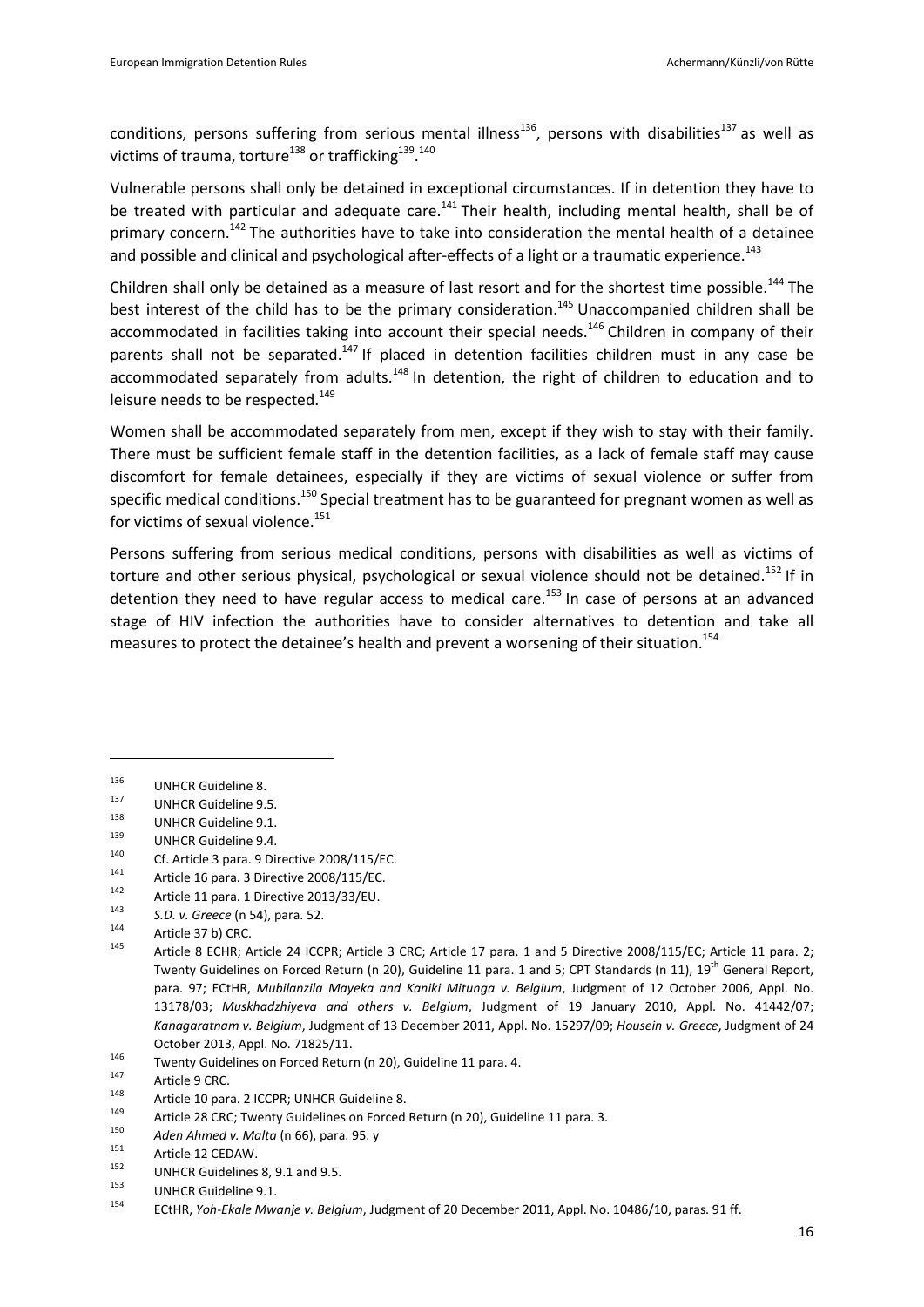# **IV. Shortcomings of the Existing Standards**

## **1. Scattered Legal Sources**

The existing standards described above do set up a broad number of obligations States have to respect when detaining foreign nationals. Nevertheless, the existing standards are scattered among various instruments of international law and are of different legal normativity, and hence of distinct relevance.<sup>155</sup>

Existing guarantees can be found in different *sources*, namely in binding EU law and international human rights treaties, in non-binding resolutions and declarations, interpretative human rights instruments such as guidelines, standards or principles and in case law of international courts.<sup>156</sup> Some guarantees can be derived from binding, general and abstract legal norms whereas others have to be derived from individual and specific cases and the respective judgments of international courts.

With regard to the scope of application *ratione loci* some of the instruments only apply to certain Council of Europe member States, such as for example most prominently the guarantees enshrined in the instrument of the EU Common European Asylum System. Additionally, beyond the scope of international law, some States may know their own standards on national level that differ from each other.<sup>157</sup>

As for the scope of application *ratione personae* of the instruments, some do not specifically cover the situation of immigrants in detention, such as the *European Prison Rules* that explicitly only apply to prisoners and can only be relied on by analogy.<sup>158</sup> Other instruments cover only asylum seekers being held in detention upon entry into a country<sup>159</sup>, whereas others apply only to persons detained prior to removal or in case of forced removal<sup>160</sup>. Further instruments provide standards applicable to all possible subject of immigration detention.<sup>161</sup>

Finally, as regards the *material guarantees*, the existing standards differ in specificity and elaborateness, ranging from general recommendations to very concrete standards that member States have to adhere to.<sup>162</sup>

To sum up, the existing standards are scattered among various instruments of mixed legal value. They do not always apply to all situations and all persons concerned, respectively in the entire territory of the Council of Europe. Often, they do moreover not comprehensively cover all aspects relevant to immigration detention and are flawed by certain inconsistencies. A comprehensive set of consistent rules concerning immigration detention applicable to all Council of Europe member States is however missing. This *lacuna* causes legal uncertainty for persons concerned with immigration detention, who would have to apply those standards and for whom – as they often are not professionally trained lawyers – it is almost impossible to find the relevant legal source in the face of the diversity and inconsistency of the existing standards.

 $\overline{a}$ 

<sup>160</sup> E.g. the Directive 115/2008/EC or the Twenty Guidelines on Forced Return ([n 20\)](#page-6-0)

<sup>155</sup> Wilsher (n [4\),](#page-4-1) p. 318.

 $156$  Cf. above III.

Cornelisse (n [4\)](#page-4-1), p. 8. On national level National Human Rights Institutions have compiled standards concerning immigration detention, as for example, outside the Council of Europe, Australia, cf. Australian Human Rights Commission, Human rights standards for immigration detention, Sydney, April 2013.

 $158$  Cf. abov[e II.](#page-4-2)

<sup>&</sup>lt;sup>159</sup> Such as for example the guarantees in Directives  $32/2013/EU$  and  $33/2013/EU$  or the UNHCR Guidelines.

<sup>&</sup>lt;sup>161</sup> This includes namely the case law of the ECtHR but also the standards established by the CPT.

Such as e.g. the ECtHR that held that each detainee must dispose of at least three square meters of floor space when in detention, cf. *Aden Ahmed v. Malta* ([n 66\)](#page-10-2), para. 87.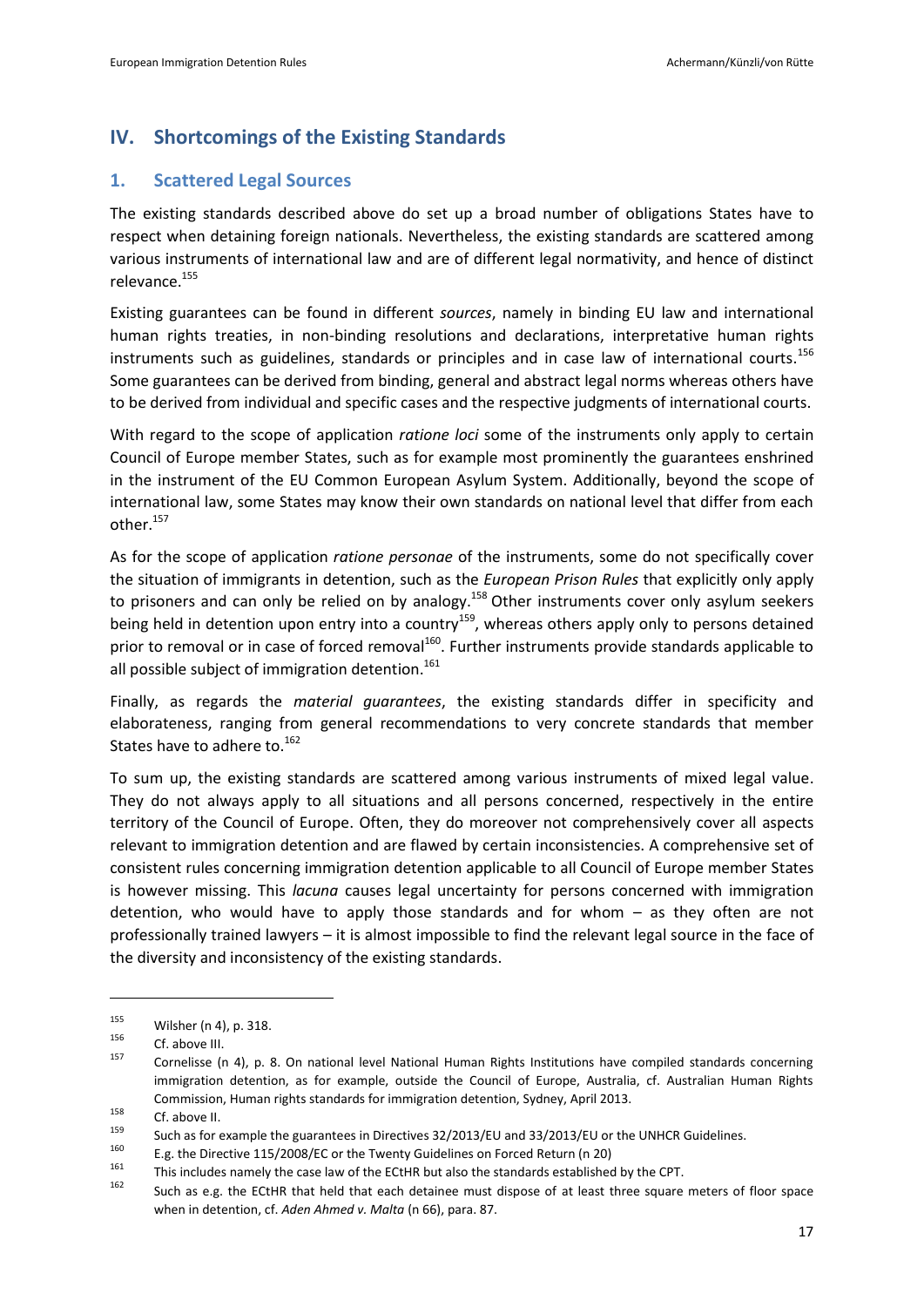## **2. Deficiencies in Content**

When comparing the existing standards in the field of immigration detention with the standards applicable to the penitentiary system, namely the European Prison Rules, it becomes apparent that a number of important guarantees for persons in detention are not (yet) included in the different existing instruments.

No comprehensive standards exist for example with respect to the obligation to register detainees' personal information upon arrival at a detention facility and the corresponding obligation to respect privacy and data protection guarantees. On the other hand, the standards neither reflect an obligation of the States to prepare and support the detainees upon their release.<sup>163</sup> And also questions regarding the location of immigration detention facility, the types of different facilities, the allocation of detainees to a certain facility and transfers from one facility to another are only covered to a limited extent.<sup>164</sup>

The existing standards also show deficiencies with respect to the question how a system of good order can be uphold in immigration detention facilities and how disciplinary measures can be implemented. Whereas the EPR give good guidance on issues of good order, the existing standards on immigration detention lack specific guarantees namely regarding the security measures applicable in a detention facility, safety and disciplinary measures including isolation, punishment, and the use of force against detainees as well as measures in order to prevent any form of self-harm or suicide.<sup>165</sup> Likewise the existing standards do not provide for a specific investigation and remedy program for any kind of bullying and victimization in detention facilities.<sup>166</sup>

Missing are also sufficient provisions regarding the detainees' property, namely cash, valuables, clothes or means of communication.<sup>167</sup> The existing standards do only very limitedly cover the detainees' right to keep their property, including their own clothes and phone. Detention facilities should grant detainees an opportunity to safely store property in lockable and accessible storage places. All property detainees are not allowed to retain should be registered and placed in safe custody. Moreover, there are no substantial guarantees dealing with the possibility of immigration detainees to work or to pursue remunerated activities.<sup>168</sup>

A lack of comprehensive guarantees can further be found regarding the detainees right to practice their religion, including the right to attend services, to meet with representatives and to respect religious or cultural rules such as dietary rules.<sup>169</sup>

Finally, a large gap exists also with regard to the design of immigration detention facilities. It is commonly agreed, that an immigration detention facility should not resemble a prison and should not create a carceral environment.<sup>170</sup> However, in positive terms, there is no guidance on the question how an immigration detention facility should then actually be designed and what facilities it should contain, if it is not to resemble a prison.

<sup>&</sup>lt;sup>163</sup> European Prison Rules ([n 5\)](#page-4-0), Rule 33.

<sup>&</sup>lt;sup>164</sup> European Prison Rules ([n 5\)](#page-4-0), Rules 17 and 32.

<sup>&</sup>lt;sup>165</sup> European Prison Rules ([n 5\)](#page-4-0), Rules 49 ff.

 $166$  See e.g. Bangkok Rules (n [133\)](#page-14-0), Rule 25.

 $167$  European Prison Rules ([n 5\)](#page-4-0), Rule 31.

<sup>&</sup>lt;sup>168</sup> European Prison Rules ([n 5\)](#page-4-0), Rule 26.

 $1^{169}$  European Prison Rules ([n 5\)](#page-4-0), Rule 22.

Twenty Guidelines on Forced Return (n [20\)](#page-6-0), Guideline 10 para. 2; CPT Standards ([n 11\)](#page-5-0), 7<sup>th</sup> General Report, para. 29.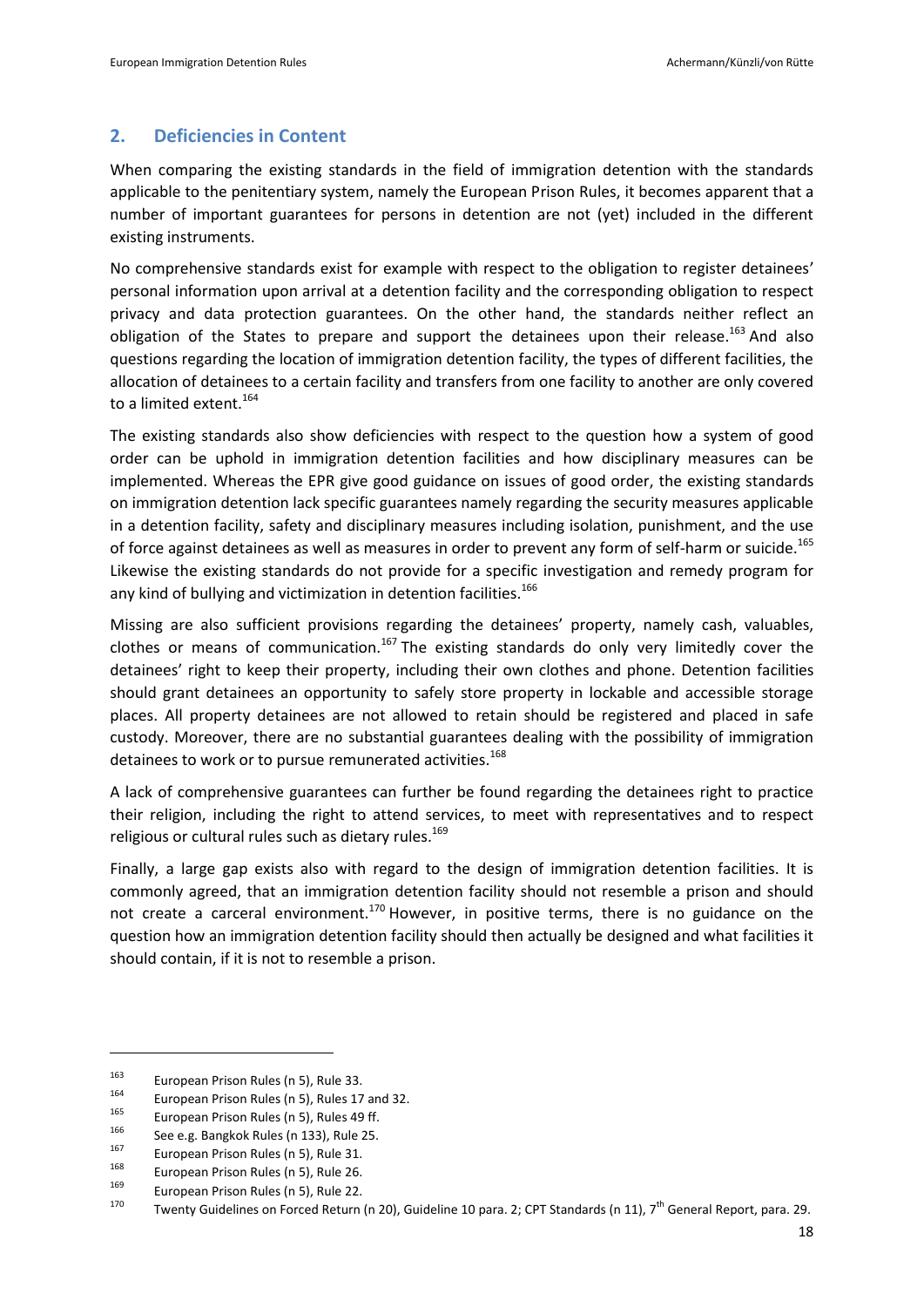## **3. Inconsistencies in Content**

As the standards concerning immigration detention are anchored in a vast number of distinct texts of different legal value, it does not come as a surprise that inconsistencies between different instruments can be observed.

One difference can be found with regard to the question whether an immigration detention measure needs to be necessary in order to be lawful. Whereas some instruments apply a necessity test, others allow for detention measures irrespective of an actual need to detain the person concerned. Such, the Human Rights Committee in its case law examines whether the detention of a foreign national is reasonable, necessary and proportionate in the circumstances of the individual case.<sup>171</sup> The necessity criteria can also be found in the instruments of EU law, the Council of Europe and the UNHCR.<sup>172</sup> The ECtHR, on the other hand, has held that detention under Article 5 para. 1 let. f ECHR does not need to be necessary.<sup>173</sup>

Another difference can be found with regards to possible grounds for detention. Under the ECHR, immigration detention is only lawful if it is ordered for the purpose of preventing an unauthorized entry into a country or in order to realize a deportation or extradition. Immigration detention for any other reason is prohibited.<sup>174</sup> EU law as well knows an exhaustive list of grounds for which an asylum seeker can be detained, $175$  respectively states that a third-country national who is the subject of return procedures may only be detained in order to prepare the return or the carry out of the removal $1^{76}$ . Other instruments however, allow for detention irrespective of a specific ground, as long as it is lawful and justified for a legitimate purpose.<sup>177</sup>

Further, some instruments restrict the period of detention generally to the shortest time possible<sup>178</sup> whereas others limit the period of detention to a concrete amount of time<sup>179</sup>. Differences also exist regarding the question whether immigration detainees generally have to be provided with free legal aid or whether the grant of free legal aid is within the States discretion.<sup>180</sup>

Finally, there are differences regarding the question, which groups are to be considered particularly vulnerable, and, once a group is recognized as vulnerable, whether there is a possibility to detain those persons or whether detention should be absolutely avoided. For example, the ECtHR recognizes the inherent vulnerability of asylum seekers.<sup>181</sup> Yet, it is not disputed that asylum seekers can be broadly detained in a number of different situations.<sup>182</sup> As for children, there is a general consensus that children as particularly vulnerable persons shall not be detained.<sup>183</sup> Nevertheless,

<sup>171</sup> **HRC,** *A. v. Australia* (n 45), para. 9.3.<br>172 **Article 8 nove 3 Directive 2013/32/11** 

Article 8 para. 2 Directive 2013/33/EU; Twenty Guidelines on Forced Return (n [20\)](#page-6-0), Guideline 6 para. 1; 10 guiding principles (n 109), Principle VI; 15 European Rules (n [29\)](#page-7-1), Rule 9.1.1; UNHCR Guideline 4.2.

<sup>173</sup> *Čonka v. Belgium* ([n 33\)](#page-7-0), para. 38; *Chahal v. UK* ([n 33\)](#page-7-0), para. 112; *Saadi v. UK* ([n 33\)](#page-7-0), para. 44. See also Cornelisse (n [4\)](#page-4-1), p. 277 ff.; O'Nions (n [4\)](#page-4-1), p. 174.

 $174$  Cornelisse ([n 4\)](#page-4-1), p. 279.

<sup>&</sup>lt;sup>175</sup> Article 8 para. 3 Directive 2013/33/EU; Article 26 para. 1 Directive 2013/32/EU; Article 28 Regulation No 604/2013.<br><sup>176</sup> Article 15 name, 1 Directive 2009/115/EC

Article 15 para. 1 Directive 2008/115/EC.

 $^{177}$  UNHCR Guidelines.

Article 9 para. 1 Directive 2013/33/EU. The ECtHR allows for detention under Article 5 para. 1 let. f ECHR as long as it is reasonable respectively as long as expulsion proceedings are ongoing and not unduly delayed, cf. *Saadi v. UK* (n [33\)](#page-7-0), para. 72 and 74, *Chahal v. UK* ([n 33\)](#page-7-0), para. 117, Cornelisse (n [4\)](#page-4-1), p. 297.

<sup>&</sup>lt;sup>179</sup> Namely the EU Returns Directive that holds that detention may last for a maximum of six months and can be extended by one year, Article 15 paras. 5 and 6. See also Article 28 para. 3 Regulation No 604/2013.

<sup>&</sup>lt;sup>180</sup> Article 9 para. 7 Directive 2013/33/EU.

<sup>181</sup> Cf. abov[e III.](#page-5-1)[2.](#page-9-0); *M.S.S. v. Belgium* ([n 86\)](#page-12-0), para. 233.

<sup>&</sup>lt;sup>182</sup> Article 31 para. 2 Refugee Convention; Article 5 para. 1 let. f first sentence ECHR; Article 8 Directive 2013/33/EU.

<sup>10</sup> guiding principles (n 109), Principle IX.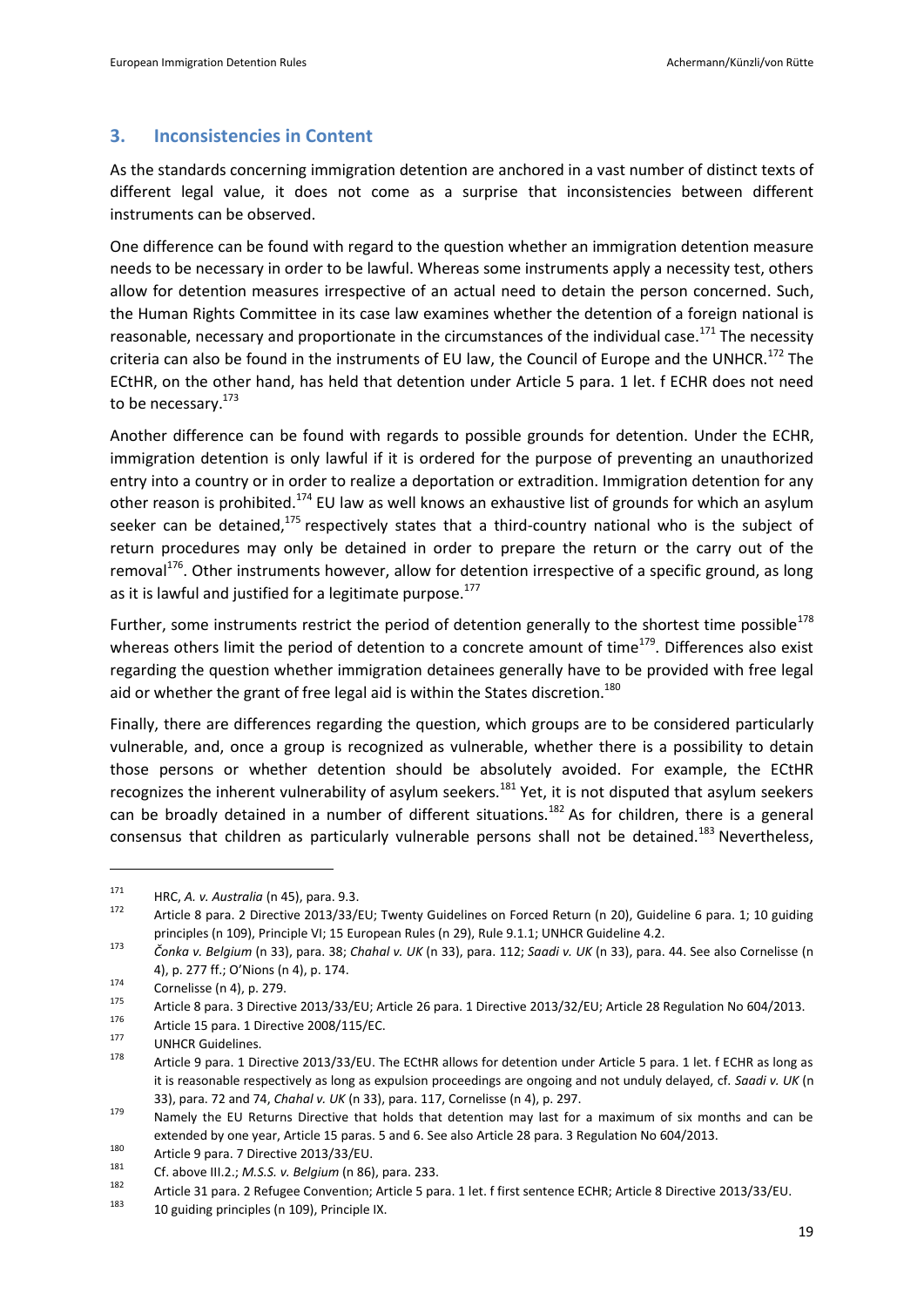many instruments still recognize the possibility to detain children under "exceptional circumstances" or as a measure of "last resort".<sup>184</sup>

# **V. Necessity of Common Immigration Detention Standards**

Having regard to the existing standards as well as to the shortcomings described above, it becomes clear that the current framework of protection for immigrants and asylum seekers in detention is not sufficient. The European Prison Rules are neither applicable to nor adequate for the situation of immigration detainees. The other existing instruments dealing with immigration detention are scattered, inadequate, inconsistent and not effective.<sup>185</sup> Furthermore, there is uncertainty as to whether and in how far the existing, established standards are applicable to a certain situations or could be applied by analogy.<sup>186</sup> The lack of specific comprehensive guarantees and legal guidance with respect to immigration detention is not surprising, as the systematic detention of foreigners for the purpose of controlling the entry or the departure of immigrants is a relatively young but fast growing phenomenon.<sup>187</sup>

Nevertheless, immigration detention raises complex issues that call for guidance for member States and the individuals concerned with immigration detention. Detention amounts to a severe interference with the right to personal liberty of the detainee and should only be used as *ultima ratio*. <sup>188</sup> This is true *a fortiori* for immigration detention where the deprivation of liberty is not ordered as a criminal sanction but as a procedural safeguard in order for the State to control its territory.<sup>189</sup>

The need for specific European immigration detention rules is also highlighted by the relatively broad number of instruments that address the issue of immigration detention. The more the standards applicable to immigration detention are scattered among different instruments of different legal rank and value, the greater is the risk that differing legal regimes appear and drift apart. Whereas the instruments of the Common European Asylum System establish binding standards for the EU member States, other member States of the Council of Europe fall outside that framework. Additionally, the differing case law of the ECtHR and the UN HRC increases the risk of different legal regimes.<sup>190</sup> A specific instrument for standards applicable to immigration detention on European level would not only avoid such a risk of diverging legal regimes, it could moreover help to build universally applicable standards.

Furthermore, immigration detainees constitute a heterogeneous and particularly vulnerable group as such including persons seeking international protection; persons that might be victims of trauma or

<sup>&</sup>lt;sup>184</sup> Article 37 CRC; Article 11 para. 2 Directive 2013/33/EU; Twenty Guidelines on Forced Return (n [20\)](#page-6-0), Guideline 11; UNHCR Guideline 9.2; CPT Standards (n [11\)](#page-5-0), 19<sup>th</sup> General Report, para. 97. The ECtHR, as well, accepts detention of children, *Mubilanzila Mayeka and Kaniki Mitunga v. Belgium* ([n 145\)](#page-15-0), para. 101.

 $\frac{185}{186}$  Wilsher (n [4\),](#page-4-1) p. 318.

Other than argued by the Committee of Ministers the Twenty Guidelines on Forced Return and the Parliamentary Assembly's ten guiding principles on the circumstances in which detention of asylum seekers and irregular migrants may be legally permissible are not sufficient to provide a clear and comprehensive set of minimum standards for immigration detention; Recommendation 1900 (2010), Reply from the Committee of Ministers, Doc. 12416 (n [28\)](#page-6-2), para. 5.

<sup>&</sup>lt;sup>187</sup> Cornelisse ([n 4\)](#page-4-1), p. 1 ff.; Wilsher (n 4), p. 121 ff.; O'Nions (n 4), p. 152 ff.

<sup>&</sup>lt;sup>188</sup> Commentary on the European Prison Rules ([n 10\)](#page-4-3), p. 40.

 $\frac{189}{190}$  Cornelisse ([n 4\)](#page-4-1), p. 163 ff.

Cf. eg. Cathryn Costello, Human Rights and the Elusive Universal Subject: Immigration Detention Under International Human Rights and EU Law, Indiana Journal of Global Legal Studies, Vol. 19 Issue 1 (2012), 257-303, p. 301.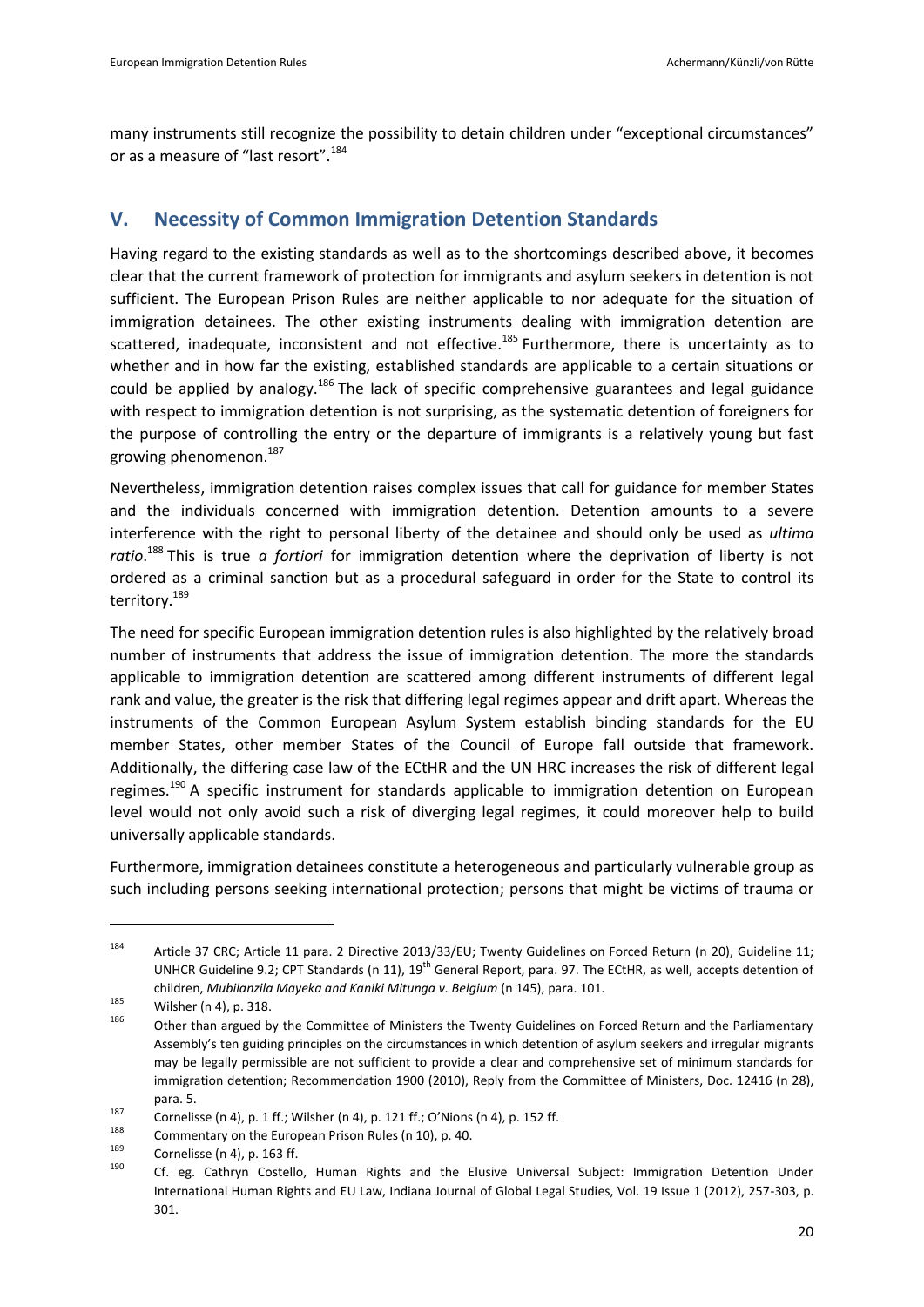torture; persons with no knowledge of the language or the culture of the country where they are detained; persons that have to leave a country where they might have lived for several years and where they have their family and social ties and might have to return to which they do not have close ties anymore; and persons that might face a risk of ill-treatment upon return in their country of origin. Specific and comprehensive immigration detention rules would provide an effective safeguard for the rights of those persons in detention. Such rules could also mitigate the risk of removals or push backs of migrants in States where those persons' rights are violated as the relevant standards are not complied with.

In conclusion, there is a manifest need for specific European immigration detention rules – analogous to the European Prison Rules – establishing a comprehensive set of guarantees especially for immigration detention.

# **VI. Codification of Immigration Detention Rules – Legal Challenges**

The shortcomings described in the previous chapter can be overcome by establishing common and comprehensive immigration detention rules setting up substantive standards for the treatment of immigrants in detention. Such a codification will however face certain challenges, e.g., with regard to their scope of application and the differing needs and interests of a heterogeneous group of persons affected by immigration detention.

# **1. Defining the Scope of Application**

A codification of immigration detention rules would have to define a clear material scope of application determining in which situations of detention the rules should apply. The question arises whether general unified immigration detention rules should be established or whether for differing forms of immigration detention (such as detention to prevent illegal entry or detention to safeguard expulsion or extradition) specific rules should be elaborated.<sup>191</sup>

Further, it has to be clarified what forms of immigration detention should be covered by a codification. Should it encompass all forms of restrictions of the right to liberty of movement of immigrants or whether it should comprise only detention in a narrow understanding, meaning the deprivation of liberty or the confinement of a person in a closed place without permission to leave that place at free will?<sup>192</sup> It is especially in the immigration context that persons deprived of their liberty are not (and should not be) primarily detained in prisons but are often held in so called "holding" or "reception" centers, in transit zones or at border points and also in open detention facilities.<sup>193</sup>

Closely connected to the question of comprehensiveness of a codification is the question of the temporal scope of application. From what point on should a person deprived of his or her liberty fall under the scope of such immigration detention rules? In particular detention in connection to the

<sup>&</sup>lt;sup>191</sup> Since the Parliamentary Assembly of the Council of Europe (Recommendation 1900 (2010) (n [11\)](#page-5-0), para. 5.1) is proposing to create common European standards for immigration detention that would provide a parallel framework to the European Prison Rules, it would be obvious to also adopt the form of the EPR for a new codification of immigration detention rules. Following the form of the EPR would allow establishing a comprehensive and coherent set of rules.

<sup>192</sup> According to the ECtHR the difference between a deprivation of and a restriction upon liberty is merely one of degree or intensity and not one of nature or substance. The question whether a restriction of the freedom of movement amounts to a deprivation of liberty is thus always depending on the circumstances of the individual case, see *Guzzardi v. Italy*, Judgment of 6 November 1980, Appl. No. 7367/76, para. 93.

 $^{193}$  Cornelisse ([n 4\)](#page-4-1), p. 6.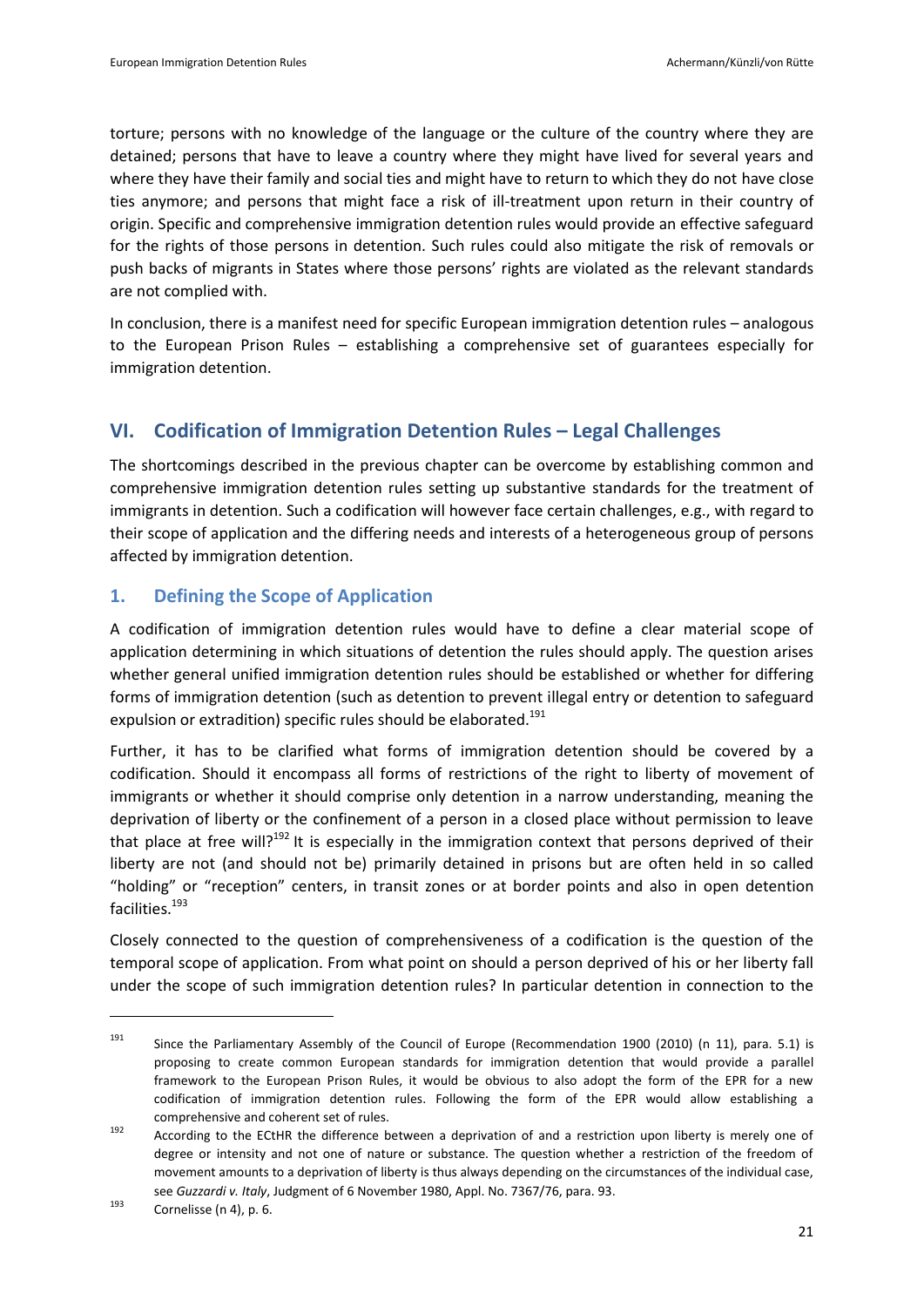entry into a State persons may be detained for only a couple of hours in order to determine their identity but can also stay in detention for months.<sup>194</sup> On the other end of the temporal scope, the question as to when the applicability ends arises. If a person is detained with a view to deportation, does the applicability of the proposed standards already ends if he or she is handed over to the authority responsible for the enforcement of the expulsion or only when he or she arrives at the airport? Or even only when the person is handed over to the authorities of the State of destination? Therefore, common European immigration detention rules would have to carefully define the temporal limits of application.

Finally, the codification would have to define the personal scope of application, i.e., determining who should fall under the rules. In order to achieve the aim of establishing a comprehensive set of rules, it would have to cover the situations of both asylum seekers as well as irregular migrants, persons entering a State and persons ordered to leave a State, persons travelling alone as well as families, men, women and children as well as particularly vulnerable persons.

## **2. Different immigration detention grounds**

A second challenge a codification of rules would encounter is that there are different (admissible) types of immigration detention for different situations. Detention is ordered upon arrival of migrants to a State in order to prevent illegal entry, it is a measure recognized within the asylum system in order to ensure the asylum procedure and – since the establishment of the Dublin System – in order to implement Dublin transfers and finally, it can be the result of a decision to deport or expel a person and to safeguard that deportation or extradition.<sup>195</sup> The situation of an asylum seeker detained in order to establish his or her identity and in order to examine his or her application for asylum might present itself completely different than the situation of a person that is to be deported to his country of origin and maybe has to leave its family behind. A comprehensive set of rules would have to encompass all those different grounds for detention and cover the different needs of persons in such different situations.

# **3. Different types of detention facilities**

Just as the different grounds for detention a future codification would also have to cover immigration detention in all different types of detention facilities. As it has been shown above, it is a characteristic of immigration detention that persons are held in different facilities ranging from detention centers at ports or airports or at other border crossing points, including inadmissible centers, transit areas or specific border prisons, to secured collective housing centers (namely for asylum seekers during their asylum procedure), to housing centers or to specific immigration penitentiaries. Additionally, immigration detainees are (still) held in different types of (ordinary) prisons. Scientific studies further differ between open camps, where detainees can leave and return subject to some restrictions, closed camps that detainees cannot leave, administrative camps that are either publicly or privately operated as well as military camps.<sup>196</sup>

The detention facilities used vary depending on the purpose of detention as well as on the respective immigration policy of a State. A common European consensus which detention facilities would be appropriate for which situation and for what form of detention is missing. A codification may face the challenge of having to take those different detention facilities as well as the different levels of deprivation of liberty that the different facilities entail into account. Furthermore, a codification may

 $^{194}$  Cornelisse ([n 4\)](#page-4-1), p. 10.

 $1^{95}$  Cornelisse ([n 4\)](#page-4-1), p. 8.

Guild (n [3\)](#page-3-0).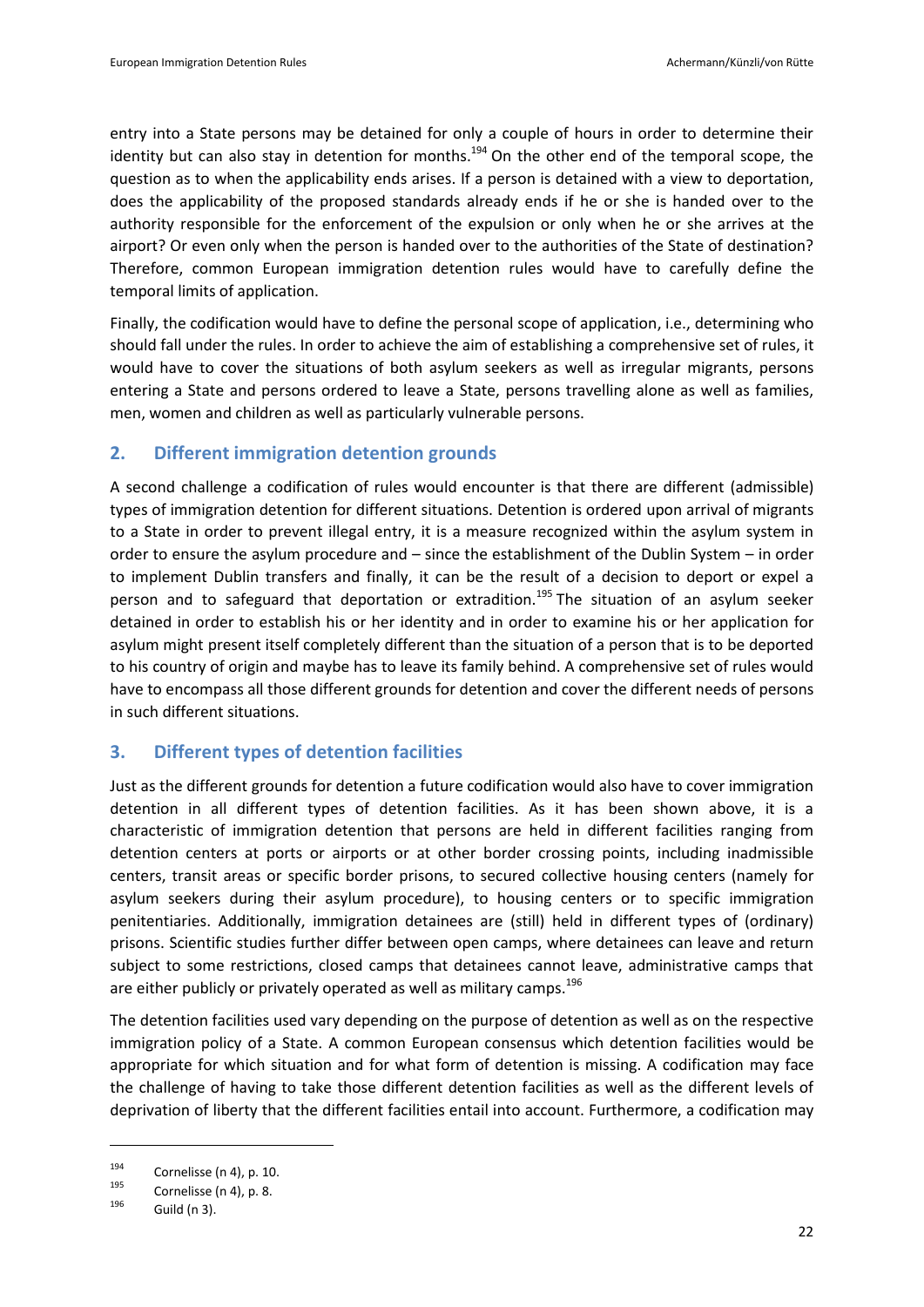has to cover alternatives to detention such as e.g. electronic monitoring, regular reporting to the authorities, deposit of an adequate financial guarantee, submission of documents or the obligation to stay at a certain place. $197$ 

# **4. Different categories of detainees**

Another legal challenge for the codification of immigration detention rules is found in the fact that immigration detention affects a broad range of persons with different needs and vulnerabilities. Immigration detention affects women, including pregnant women, or victims of trafficking, domestic violence or other forms, but also couples or persons with children, unaccompanied minors and children, elderly persons or physically or mentally ill persons. On the other hand, also dangerous persons or persons having committed or being suspected of having committed a crime can be subject to immigration detention. Finally, (rejected) asylum seekers, stateless persons or third country nationals outside the asylum procedure are detained for immigration purposes.

European immigration detention rules have to reflect the different needs with regard to treatment, protection and levels of security that the different groups that might be subject to immigration detention do need.

# **5. Different vulnerabilities of detainees**

Immigration detainees also have fundamentally different needs and vulnerabilities than convicted persons. As such, immigration detainees often only have poor knowledge of the local language, culture and legal system and are thus to a higher degree depending on interpretation and guidance in many fields. Other than in the penal system there is a lack of established professional legal representation. Immigration detainees, especially if detained upon arrival to a State, lack personal relations in the country of presence, which increases their vulnerabilities. The time limits in asylum and expulsion proceedings create special procedural vulnerability and increase a risk of an «out of sight out of mind»-mentality and of creating a *fait accompli*.

Apart from the fact that immigration detainees have to be considered a vulnerable group *per se*, immigration detention disproportionately affects especially vulnerable groups. Compared to detention within the penal system, immigration detention concerns a higher percentage of women, children and families. Immigration detainees, especially asylum seekers and other persons seeking protection, may more often suffer from a (often unknown) precarious physical and mental health status and/or be victims of domestic violence, trafficking or organized crime. Finally, immigration detention also affects non-identified persons or persons of unclear identity or nationality as well as stateless persons.

Those special vulnerabilities create a strong need for a particular protection of the rights of those persons in immigration detention. Furthermore, a codification would also have to consider the particularities of immigration detention with regard to social rehabilitation and reintegration into society and preparation to release and removal that might present itself differently among the different groups of detainees as well as entirely different when compared to ordinary prisoners.

# **6. Different responsible authorities**

 $\overline{a}$ 

A codification of immigration detention rules has to bear in mind that the addressees of this rules may vary to a large extent: This is because responsibility for immigration detention differs from

<sup>&</sup>lt;sup>197</sup> See also Art. 7 para. 3 EU-Directive 2008/115/EC of 16 December 2008 on common standards and procedures in Member States for returning illegally staying third-country nationals.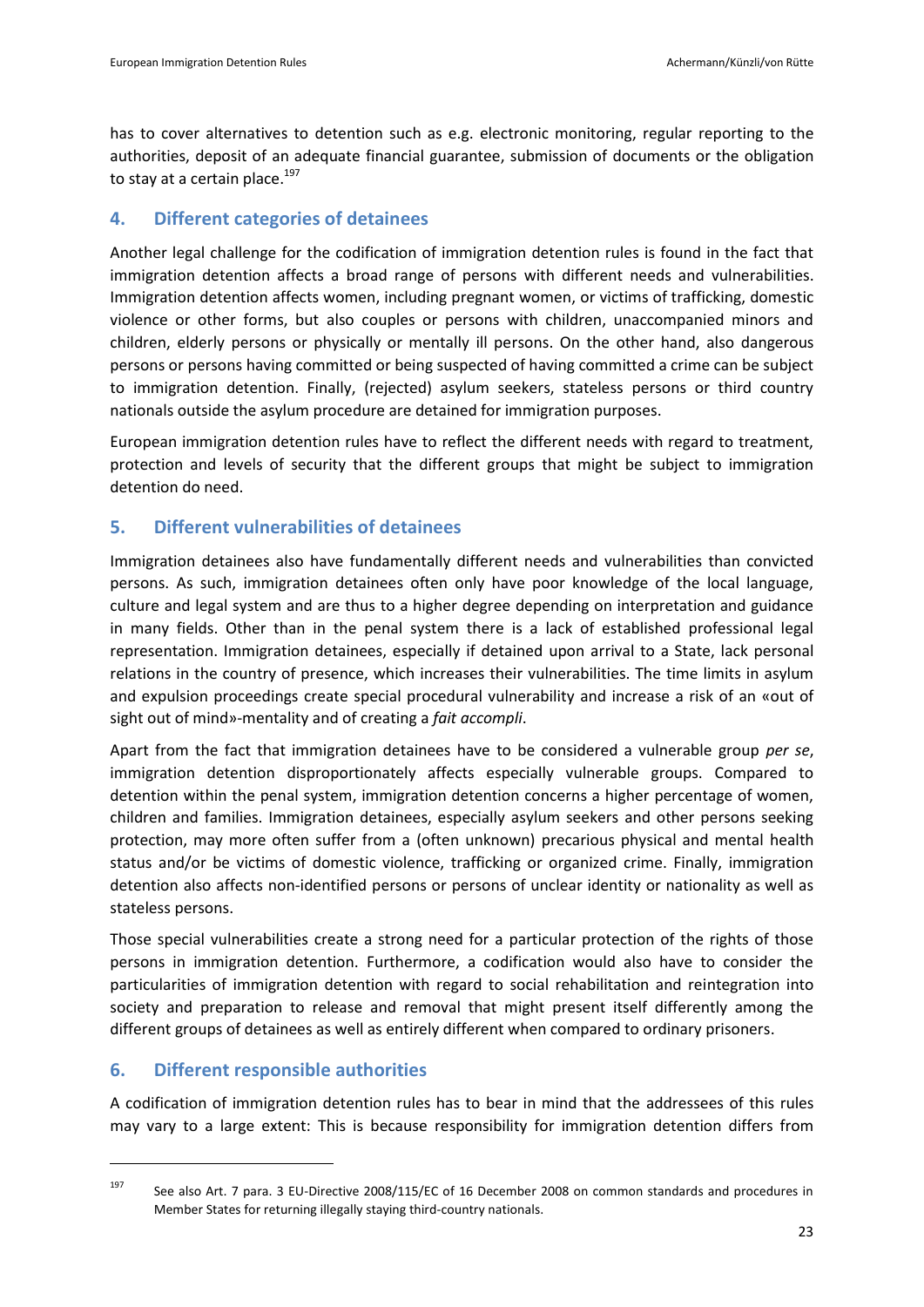country to country and even within a single country: Whereas in certain States immigration detention falls within the competence of the penitentiary authorities or the immigration department, in other States this task is incumbent to the police, the border guards or even the military forces. On international level immigration detention also concerns different actors within different (European) States that have to cooperate, e.g. in order to carry out a Dublin transfer. A codification would have to reflect those different competences and responsibilities.

Additionally, the State may revert to private organisations and companies for the management of detention facilities. This can provoke complex questions of responsibility and accountability that have to be taken into account.

## **7. Different public interests and goals**

Closely related to the question of different responsibilities among the member States of the Council of Europe are the different public interests and goals of the member States. A common European immigration detention framework would have to encompass the different positions, problems and levels of protection among the Council of Europe member States into account and create a comparable and coherent level of protection.<sup>198</sup>

## **8. Possible Content of a Codification**

Also with regard to the possible content of a codification, inspiration can be drawn from the European Prison Rules, however, taking into account the fundamental distinction between criminal and administrative detention and the particular legal challenges with regard to immigration detention discussed above.

Having regard to the Strasbourg Declaration that has been issued by European National Preventive Mechanisms against Torture on 22 November 2013 $^{199}$ , common European immigration detention rules should cover, amongst others, the following points:

- <span id="page-23-0"></span>Conditions of detention and treatment of detainees;
- Health care:

 $\overline{a}$ 

- Information about rights;
- Access to legal representation and procedures;
- Exercise of the right of asylum;
- Communication with the outside world;
- Appropriate measures for safety and order;
- Effective complaints mechanisms;
- Access to interpreters
- Due consideration for diversity of personal situations and origins, with special attention to women and especially vulnerable groups;
- Purposeful activities for detainees:
- Procedures and preparation for release and removal.

On a more detailed level, common European Immigration Detention Rules should also comprise rules regarding the following aspects:

<sup>&</sup>lt;sup>198</sup> It should be recalled that according to the ECtHR, a lack of resources cannot be an excuse of conditions of detention that violate the Convention, cf. *M.S.S. v. Belgium and Greece* ([n 86\)](#page-12-0), para. 223.

<sup>199</sup> The need for Council of Europe rules on immigration detention: A Declaration by European National Preventive Mechanisms against torture, Conference on Immigration Detention in Europe, 21-22 November 2013, Strasbourg (Strasbourg Declaration).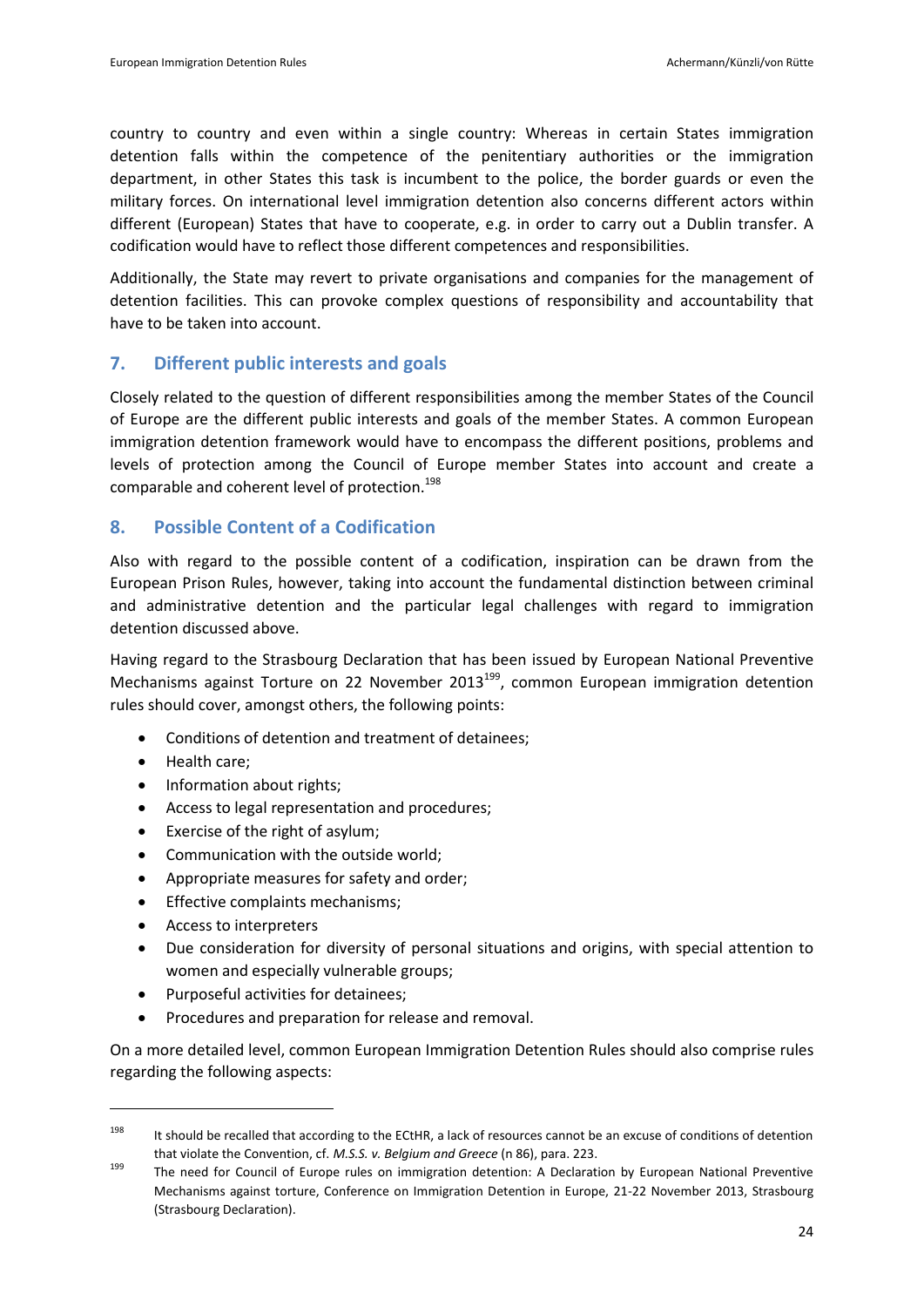- Duration of detention:
- Accommodation and detention facilities;
- Degree of restrictions of liberty in general;
- Separation rules (adequately taking the needs of vulnerable persons, namely women and children as well as families, into consideration);
- Rules on replacing and transferring persons from one facility to another;
- Security, good order and disciplinary rules;
- Access to specialized legal representation, lawyers and NGOs;
- Procedural guarantees (Dublin cases, time limits, families abroad);
- Enabling specific information needs;
- Rules regarding language and communication issues, access to interpreters;
- Communication with the outside world (including visits and access to internet, telephone and media);
- Activities for detainees;
- Health care (specialized to identify torture victims, assess the detainees' fitness for detention, and arrange for special needs of women, in particular pregnant women);
- Specific rules for children establishing grounds for detention as well as conditions of detention (including right to education, play and welfare);
- Specific rules for women and other vulnerable groups (identification of victims of violence and trafficking)
- Rules regarding registers and data protection;
- Rules with respect to food, religious needs, communication;
- Diversity management, staff (training, recruiting of personal, private operators);
- Monitoring of detention facilities.

# **VII. Conclusion**

The present study has shown the necessity to codify common European Immigration Detention Rules among the member States of the Council of Europe in the form of a recommendation of the Committee of Ministers, based on the precedent of the European Prison Rules (such as stated in the Strasbourg Declaration<sup>200</sup>).

However, the study has equally illustrated that such a codification is not an easy task but would have to face a number of legal challenges.

The authors would therefore propose a two-step approach:

- 1. In a first step the various key issues with regard to the temporal, personal and material scope of application of such rules would have to be determined.
- 2. In a second step the relevant individual guarantees would have to be formulated building on the existing standards and taking due account of the current lacunae, possibly with regard to the European Prison Rules.

Such a codification of common European Immigration Detention Rules should by no means fall below the standards set by the European Prison Rules.

<sup>200</sup> See n [199.](#page-23-0)